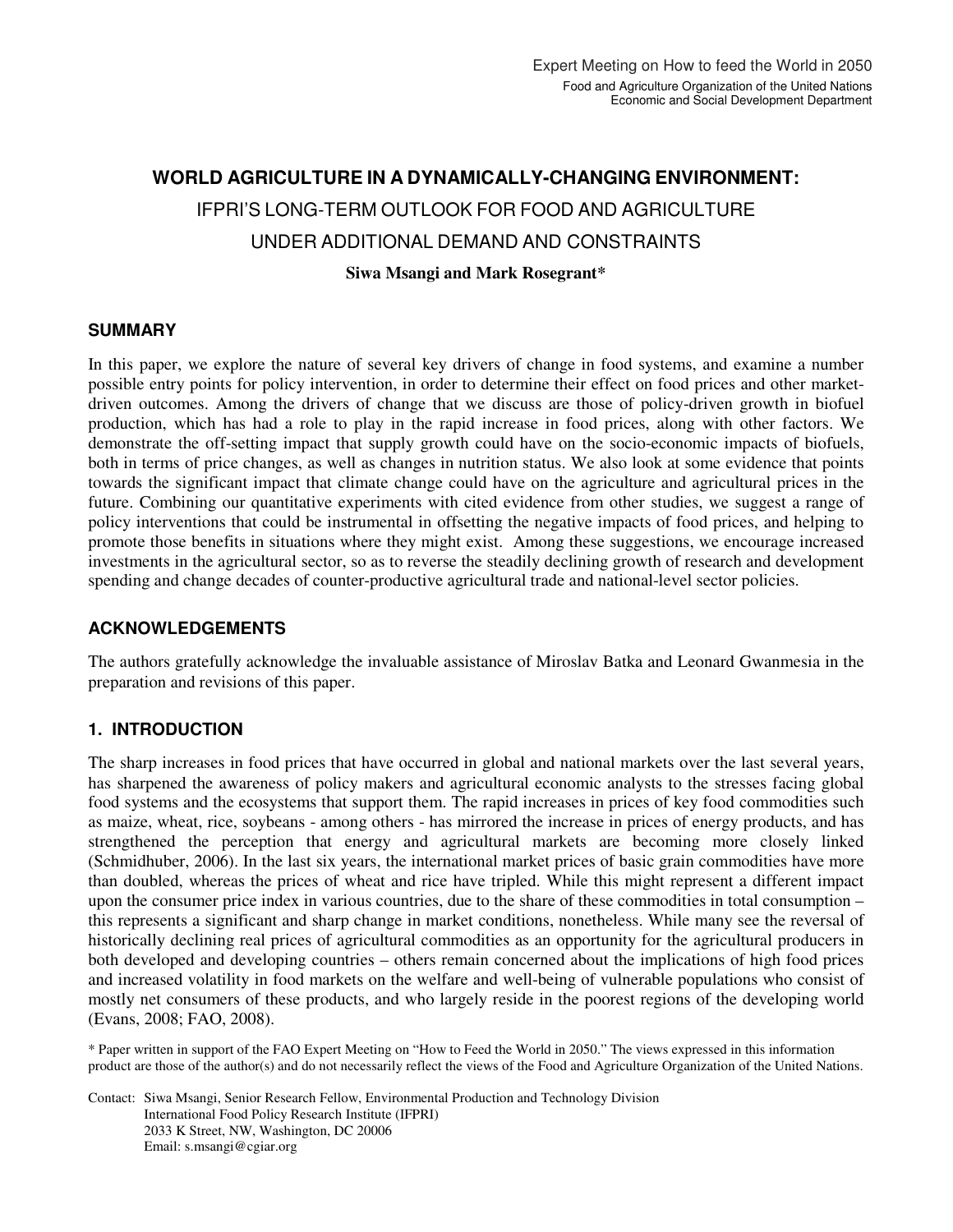During the same period, prices of oil have increased four-fold, and have caused second-round prices effects on all other goods and services that depend significantly on fossil fuels as inputs to production – including agriculture. Looking forward, into the future, a number of researchers project the continued elevation of world prices for agricultural goods above past historical trends, despite a leveling off in the near-term period from the current highs. The medium-term projections generated by the joint OECD-FAO modeling effort show that a prevailing tightness remains in most major agricultural markets, so as to keep price levels significantly above historical trends (OECD-FAO, 2008). The world market price projections of the International Food Policy Research Institute (IFPRI) show that world grain prices will further increase 30-50% before 2050, and that, in the same period, meat prices will increase an additional 20-30% beyond current high levels (von Braun, 2008).

The underlying factors to the rapid increases in food prices are varied – both in nature, and in their relative strength in driving the market dynamics across various commodities. A number factors have been attributed to the rapid increase in food prices, both within the published literature as well as within the press, and range from the rapid increase in first-generation, food-based production of biofuels (Oxfam International, 2008; Runge and Senauer, 2008) to the increase of cereal and meat demand from East and South Asia – or the increase in speculative activity in food markets. Several comprehensive discussions of this issue have appeared in recent literature, and try to assess the relative merit of each of these factors – while also including an overview of the global macro-economic picture, and the relative decline of the dollar, in relation to other currencies (Abbot *et al.*, 2008). The steady decline in the level of cereal stocks, globally, as a result of the private sector taking over the operation of cereals stocks from government, and adopting a more 'just-in-time' management orientation (Trostle, 2008), has also been cited as a factor that has reduced the ability of national governments to stabilize consumer and producer prices (OECD, 2008). Most authors, however, do not isolate a single cause as being to blame for the current world food situation, but cite a complex interaction between several coincident factors.

The challenges and increased stresses that face global food production and distribution systems, in the present economic climate, are particularly acute and pressing for Sub-Saharan Africa, where persistent levels of food insecurity already exist. To illustrate, roughly thirty-three percent of the population of Sub-Saharan Africa lives with insufficient food supplies (FAO, 2005) and an even greater proportion, forty-three percent, lives below the international dollar poverty line (Dixon *et al*., 2001). The constraints that lie in the way of Africa benefiting from higher producer prices of agricultural commodities on the world market are myriad, and include the fact that most of Sub-Saharan Africa's agricultural production relies on rainfed cultivation, and receives lower input levels of improved seed technology and fertilizer applications than other regions. Additionally, the area affected by land degradation within the region is expanding and is thereby causing a decline in soil fertility that reduces yield levels and increases the difficulty in maintaining sufficient production levels, especially when considering the lack of technological innovation and fertilizer use (FAO, 2005).

In this paper, we examine the key environmental, technological and socio-economic drivers that underpin the global world food situation, and evaluate the potential role of alternative policy interventions that might address it. We discuss these policy interventions in terms of the role they can play in enhancing market stability, food security and human well-being, in the face of the increasing stresses that continue to be placed upon global agricultural markets and food systems. We look, specifically, at the role that biofuels might play in raising food prices, and the role that agricultural technology investments might have in counter-acting these effects. Based on this analysis, we conclude with some final recommendations for both policy intervention and further research.

# **2. DRIVERS OF CHANGE IN FOOD SYSTEMS**

The upward pressure on key commodity prices that were mentioned in the previous section, can be accounted for due to a number of underlying factors or 'drivers of change' that are diverse in nature. These 'drivers' range from environmental to socio-economic and from slow to fast-moving, affecting outcomes differently in both the short- vs. the long-term. There a number of underlining factors driving the long-term trends in food supply and demand that have also contributed towards a tightening of global food markets during the past decade. These trends are driven by both environmental and socio-economic changes, as well as by agricultural and energy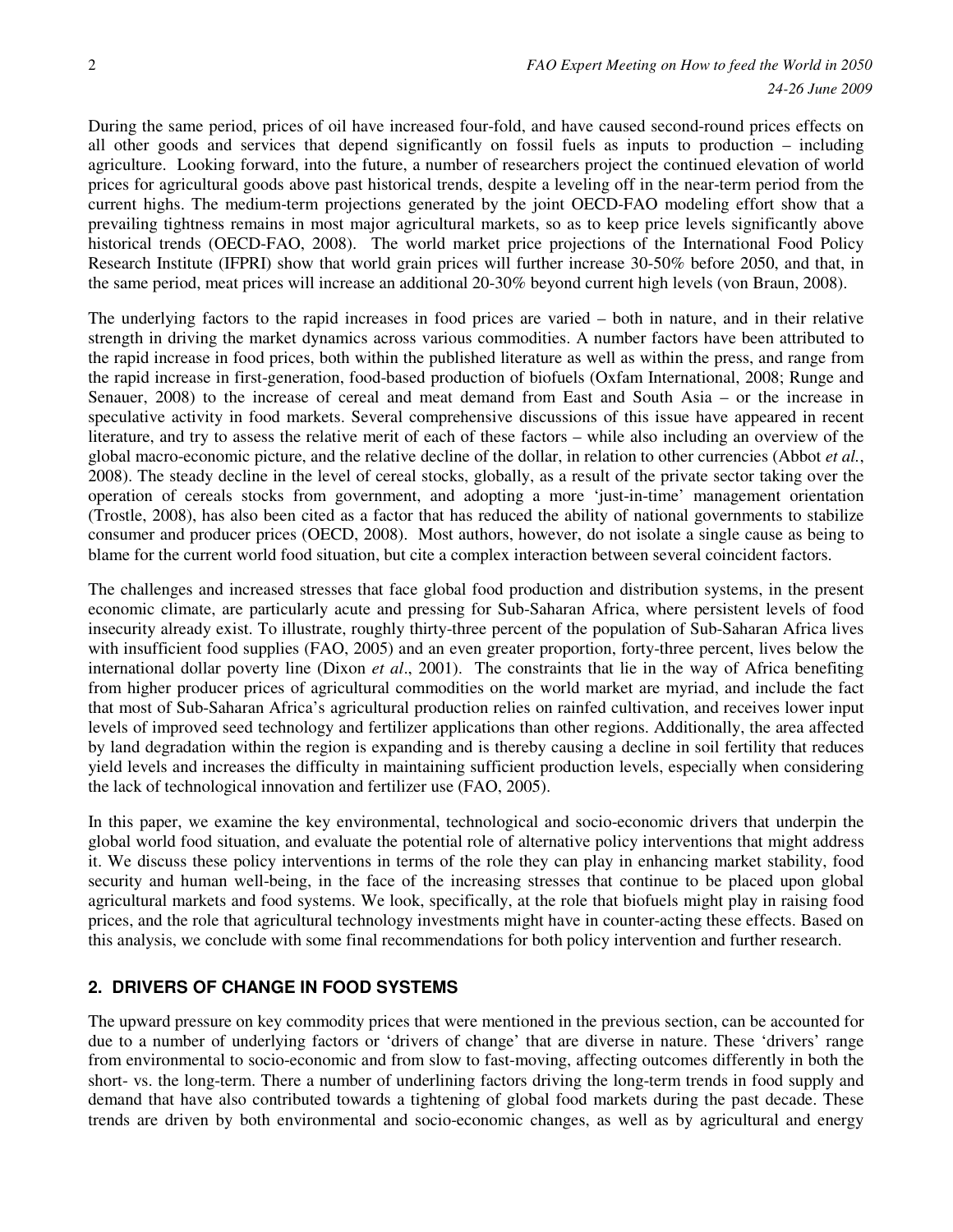# *World agriculture in a dynamically-changing environment*  $\frac{3}{2}$ *Msangi and Rosegrant*

policy, including those encouraging biofuel production from agricultural feedstocks. Figure 1 illustrates the interactions between the various key 'drivers' of change in global food systems, and their linkage to other components of the food economy and to important outcomes of human well-being – such as nutrition. While this schematic is not completely exhaustive of all the major factors of importance, it incorporates the main elements of global environmental and economic change in food production and consumption systems, that we hope to address in this paper.

Socio-economic change, in the form of increasing growth in population numbers and total income, are among the major drivers that change the economic behavior of consumers, in terms of their demand for food and energy products. Urbanization, which is related to these demographic changes, is another factor that also has an impact on consumption patterns and the transformation of consumer preferences for both food, fibre and energy products. These changes in consumption and consumption preferences introduce increased stresses on food and energy systems from the demand side, while other environmental factors might restrain the supply side of food systems from responding readily – as a result of either resource scarcity or degraded land and water quality. Reduced investments in crop and energy technology, over time, could also lead to a longer-term slowdown in the expansion of supply – which eventually leads to higher prices, as demand begins to grow faster.

Taking these factors into account, as they have been described and presented in Figure 1, we see a variety of entry points for policy or technological intervention that present themselves. These offer a menu of options for the policymaker to consider, when deciding how best to cope with the current stresses on food or energy systems, or how to mitigate the severity of such stresses in future. Now, following, we can discuss a few of these various components and drivers of the food system in more detail, as we put them within the context of food and energy supply and demand systems.

## **2.1 Socio-economic factors**

Both demographic growth and socio-economic change – in the form of overall income growth, rates of urbanization or changes in the incidence of poverty in the population over time – are key factors that determine the patterns of food consumption and nutrition outcomes that are observed. Since the oil crisis in the 1970s, there has been notable socio-economic progress and growth in the various regions of the world, in terms of human welfare. Despite population growth, the number of malnourished people in developing countries has declined over time – although at various rates. According to the 2006 State of Food Insecurity report (FAO, 2006a), the decrease of 37 million over the period of 1970-1980 was followed by a decrease of almost 100 million over the 1980-1990 – but only followed by a decrease of 3 million in the period since the 1990-1992 period set as a baseline for the 1996 World Food Summit to the present.. Food has become more affordable, as it is now less than half as expensive in real terms as it was in 1960. The decline in cost of food can be attributed to a large increase in food production, where even in per capita terms, the world now produces 40% more food than forty years ago (MA, 2005). Nonetheless, these positive trends might reverse themselves in the future, if the major tipping points of climate change and accompanying degradation of land and water resources are to intensify in future.

The main socio-economic factors that drive increasing food demand are population increases, rising incomes, and increasing urbanization. Global population is set to increase from approximately 6 billion in 1995 to 8 billion in 2025, with over 98 percent of this increase in developing countries, according to the UN medium variant projections (UN, 2004). In addition, 84 percent of the population increase from 1995 to 2025 in developing countries is expected to localize in urban areas. Incomes, measured by GDP per capita, are expected to grow strongly in recently industrialized nations and most rapidly in East Asia and the Pacific, according to the projections of growth used by a number of key policy centers (World Bank, 2007a; UNEP, 2007). Taking the rates that are used in IFPRI's IMPACT model projections (von Braun, 2008), GDP per capita in China is expected to increase 5.2 percent per year from 1995 to 2025, while Republic of Korea, Thailand, and India grow at approximately 4.5 percent per year. In general, growth rates in Asia will be the highest, ranging from 2.1 to 5.2 percent per year, while Eastern European incomes will rise by 4.1 percent per year. On the other hand, rapid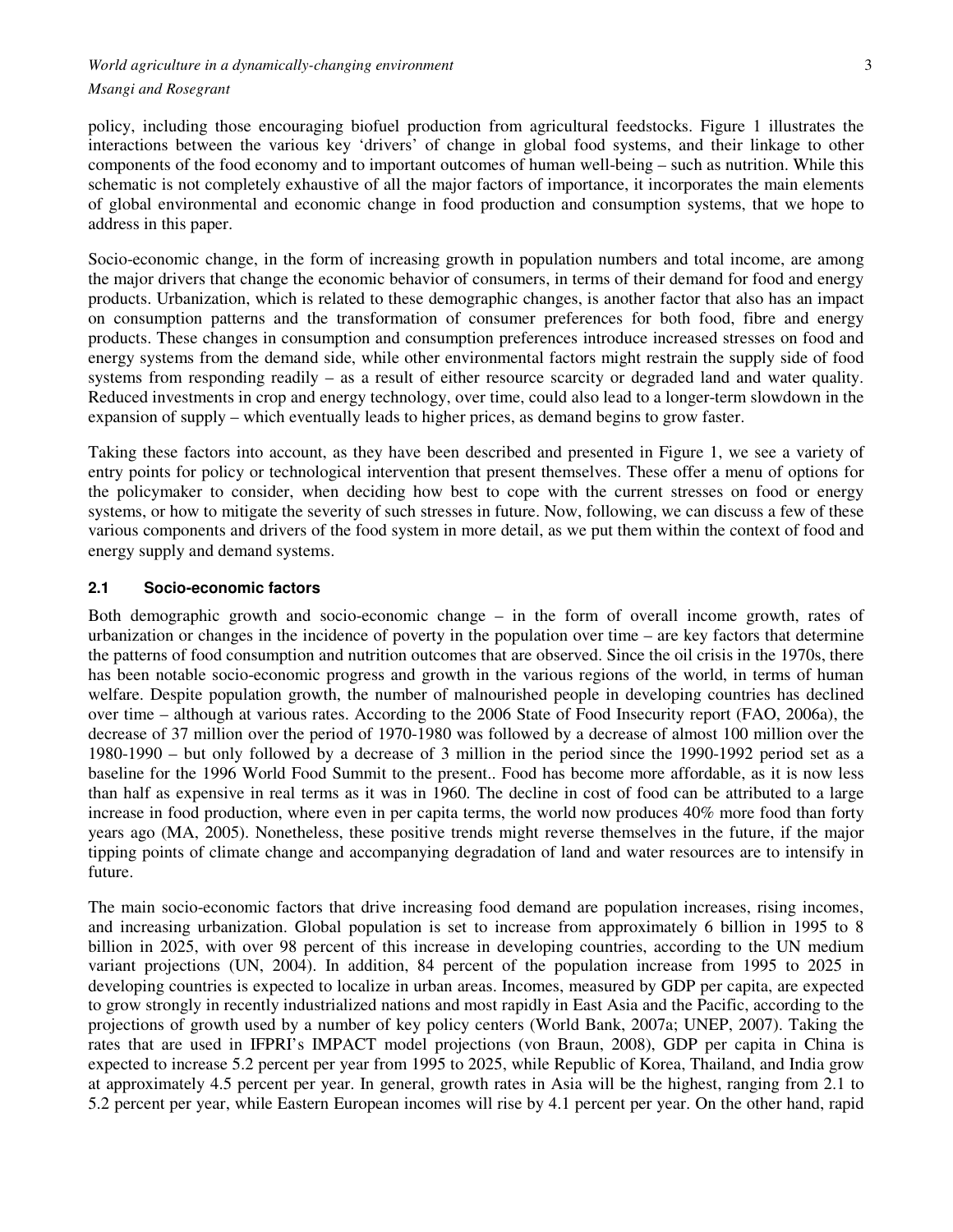population growth in Sub-Saharan Africa is projected to depress per capita growth rates to approximately 0.8 to 1.7 percent per year.

The combination of rising income and urbanization is also changing the nature of diets. Rapidly rising incomes in the developing world has led to the increase in the demand for livestock products. In addition, it has been shown that urbanized populations consume less basic staples and more processed foods and livestock products (Rosegrant *et al.,* 2001). Diets with a higher meat content put additional pressure on land resources for pasture and coarse grain markets for feed, including maize. As a result of these trends, it is predicted that by 2020 over 60 percent of meat and milk consumption will take place in the developing world, and the production of beef, meat, poultry, pork, and milk will at least double from 1993 levels (Delgado *et al.,* 1999).

Increasing urbanization compounds the pressure on adjacent areas to meet the demand of large, concentrated populations. While urbanized areas themselves do not require a large portion of land, the actual the terrestrial and water resources necessary to support the population can overwhelm existing rural-urban linkages. Many developing countries which are generously land-endowed, find it easier to covert forest and other land cover for agricultural production rather than disseminate yield-enhancing technologies – especially where extension services are limited or non-existent. It is estimated that an additional 120 million hectares of cropland will need to be converted to agriculture in order to meet food demands in developing countries over the next 30 years, with seven countries in Latin America and Sub-Saharan Africa providing most of the land potential (FAO, 2006b).

These agricultural land requirement projections assume that 70 percent of food needs will be met through yield enhancements (FAO, 2006b). Yet, agricultural research dedicated to productivity enhancement of staple crops has declined over the years. As the United States and other developed regions have shifted their research focus to reflect consumer preferences for processed, organic, and humane products, the diffusion of more relevant yield enhancing technology in developing countries has slowed (Alston and Pardey*,* 2006). Only one-third of global, public agricultural research in the 1990s was in developing countries, over 50 percent was concentrated in Brazil, China, India, and South Africa (Alston and Pardey*,* 2006). Therefore, better technology diffusion and more public money dedicated to developing country research programs are critical to meet growing food needs.

#### **2.2 Environmental drivers**

Increases in population and income increase pressure on natural resources to meet domestic, agricultural, and industrial demand. Many large water basins, including the Yellow River and Ganges, are expected to pump relatively less water for irrigation over the next 20 years due to unfavorable competition from other sectors. As a result, irrigated cereal yields in water scarce basins are expected to decline between 11 and 22 percent in 2025 over 1995 levels (Rosegrant et al., 2005).

Climate change and increasing demand for water resources will impact growing conditions, significantly impacting food production in the future. Integrated assessment models of have shown that climate change effects on temperature and rainfall will having positive yield effects in cooler climates, while decreasing cereal yields in low latitude regions—the geographical location of most developing countries (Easterling *et al.,* 2007*)*. Specifically, developing countries will have a 9 to 21 percent decline in overall agricultural productivity due to global warming, while industrialized countries will face a 6 percent decline to an 8 percent increase, depending on the offsetting effects that additional atmospheric carbon could have on rates of photosynthesis (Cline, 2007). As a result of these differentials in predicted production capabilities, some regions will benefit from increases in yield while others will be left to importing an increasing amount of food to meet demand. Fischer *et al.*, (2005) estimate that cereal imports will increase in developing countries by 10 to 40 percent by 2080. While there is a large variation in the prediction, the combined effects of rapid population growth, lower yields, and increasing reliance on trade policy for food imports could leave between an additional 5 to 170 million additional people malnourished in 2080—with up to 75 percent of the total in Africa—depending on the projection scenario (Schmidhuber and Tubiello, 2007). Parry *et al.,* (2005) have shown that the regional variation in the number of food insecure is better explained by population changes than climate impacts on food availability. As a result,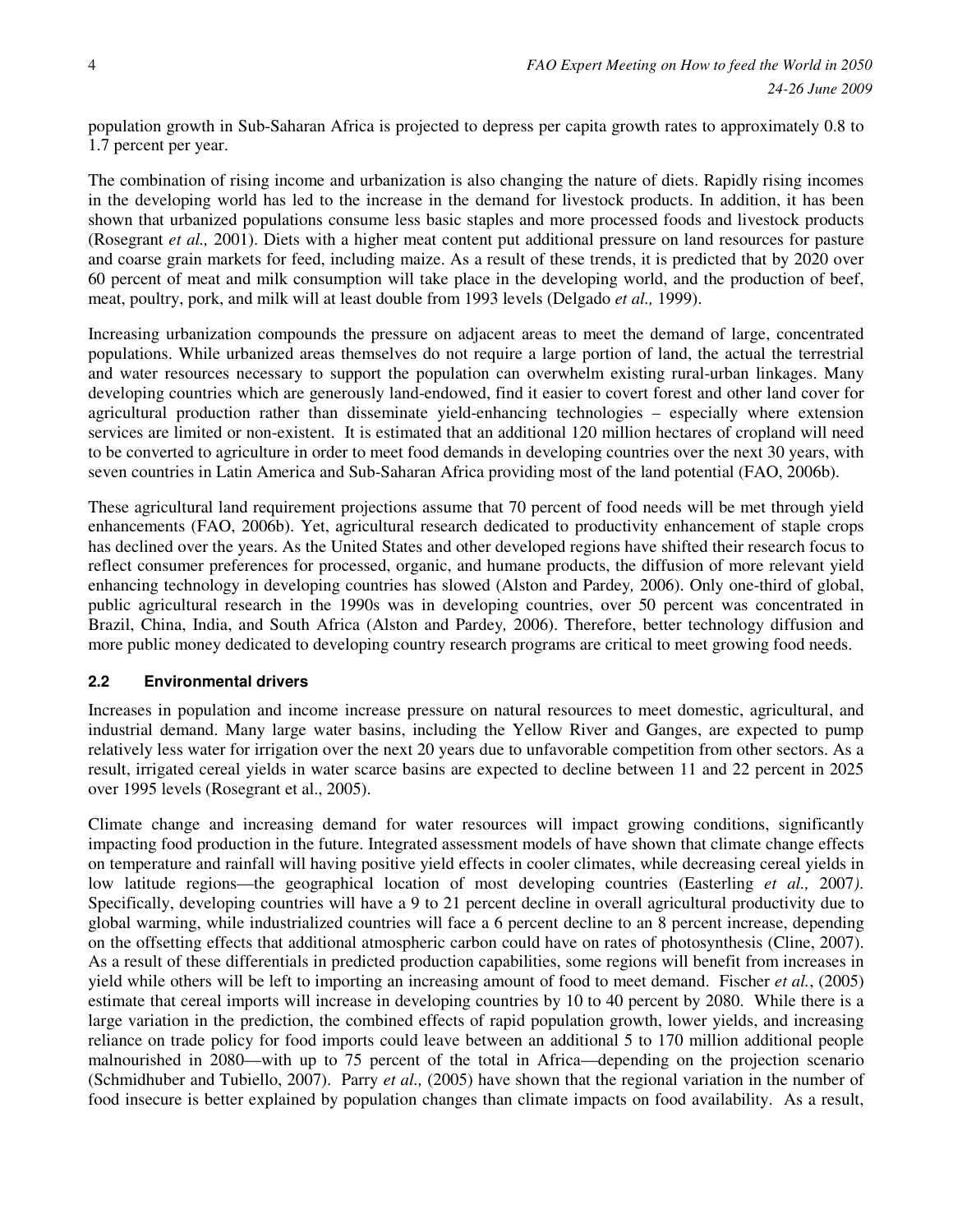#### *Msangi and Rosegrant*

economic and other development policy—especially policy pertaining to agricultural research and technology will be critical in influencing future human well-being.

#### **2.3 Policy-based drivers**

In addition to the socio-economic and environmental processes which are described above, there are other factors that can help create the kind of "tight" market environment that we have observed in the recent months. These include the decline in cereal stocks and unilateral trade actions by individual countries, as they both restrict supply in the market. For example, world wheat stocks-to-use ratios have declined from over 40% in 1970 to 20% today – below the oil crisis level. Corn stocks-to-use ratios have declines from their peak in their 45% peak on the 1980s to about 12%, a level also previously only seen during the world oil crisis. We have also witnessed increasing levels of private capital invested in grain markets (as well as other commodity markets) in search of portfolio diversification and as a response to the recent poor performance of the stock market. Lastly, unfavorable macroeconomic developments (such as the dollar devaluation) can further complicate the situation for some consumers.

Looking at productivity growth more closely, we find that yield growth rates for major grains have been declining in the last decades (World Bank, 2007b) and have dropped by roughly 50% since their highs during the 1960s and late 1970s. One of the causes of this decline is no doubt a fall in the growth of public agricultural R&D spending, both in the developing and developed world (World Bank, 2007b). On a global level, R&D spending growth has declined 51% in real terms in the two decades since the 1980s, in the developed world, and the developing world has taken a larger share of the world's agricultural research spending than the developed world, since the 1990s (Alston and Pardey, 2006). This is especially troubling since IFPRI projects that future production growth will stem from yield improvements, rather than area expansion, as has been found in past assessments of global agricultural futures, such as the Millennium Ecosystem Assessment (MA, 2005). In fact, some regions of the world, such as East Asia, Europe and North America, will need to increase production even as agricultural area shrinks.

#### **2.4 Characterizing the drivers of change**

Given the rather complex interplay of factors that have been described both in this paper, as well as in the wider literature, it is useful to try and separate the slower-acting, long-term drivers of change from the faster-moving ones that might have more of an impact in the short-term period. Population growth and income growth tend to act relatively slowly and steadily over time, and evolve in a rather predictable fashion – given the nature of the drivers which underlie demographic and economic growth, and the experience we've observed in the past. There are also long-term shifts in climatic conditions at play, that also tend to unfold more gradually over a period of time – compared to the shorter-term manifestations of climatic variability that might be manifest in weather events that occur within the cyclical progression of seasons. Finally, when considering the catalog of slowmoving changes, we can cite the gradual slowing-down of crop yield growth that has been observed over time, relative to the rate of food demand growth which is occurring, and driven by socio-economic changes. In contrast to these types of slow-moving drivers of change are the faster-moving ones, which can take the form of sudden climatic and environmental shocks that can cause seasonal losses of harvest. While food demand tends not to surge upwards, over short periods of time, we have observed relatively rapid increases in the demand for energy – especially that which is driven by transportation energy needs – which manifests itself in the increasing demand for fossil-based fuels as well as for renewable substitutes such as biofuels. The demand for biofuels, such as ethanol and biodiesel, tends to be strong when fossil-based fuel prices are high, and when national fuel policies push for increased levels of blending to reduce the cost of fuel imports. This has been the case in a number of countries around that world, and is a major determinant in the rapid expansion of biofuel production which has been observed in the past 6 years.

Given the various drivers of change that are cited in both the literature, and in the previous sections, it is worthwhile to consider their characteristics so as to better understand their relative importance in explaining the tightening of market conditions that we have observed in global food markets in recent times. Despite some of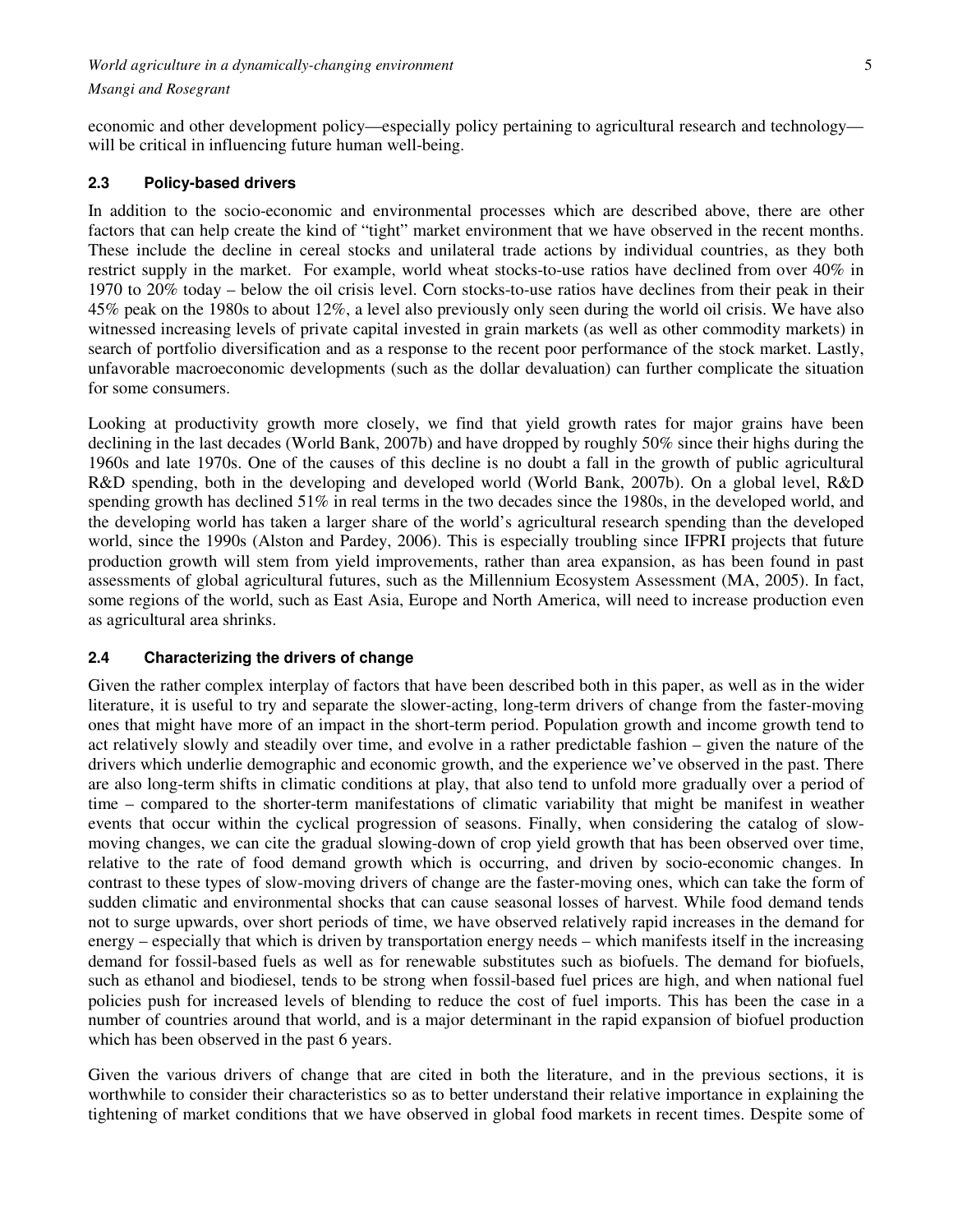the fairly comprehensive overviews and discussions of high food prices – in terms of their causes and consequences – relatively little effort has been made to distinguish between their dynamic characteristics of change, so that their relative importance in explaining short-term versus long-term phenomena can be appreciated. Having such a distinction is helpful, not only in being able to identify the most urgent issues to address first, from a point of view of policy, but also help to identify which types of issues are of a more temporary nature, and which might persist into the future and prevent market and food system characteristics from returning to a stable equilibrium, or which might cause prices to rise even further, later on.

While Figure 1 does show how the various drivers of change interact with each other, and where the critical feedback loops might be – it does not provide us with the type of distinguishing characteristics that can explain short-lived and longer-lived effects on food systems. Figure 2, however, does more to make this distinction, and shows where some key drivers of change lie in relationship to each other, with respect to their dynamic characteristics – which is a combination of the speed with which they act, as well as the degree to which they explain short-term or long-term phenomena. Taking the end of the spectrum that contains both fast-acting drivers that help to explain short term effects, we see that market speculation stands out as a factor that might explain the 'bubbles' that might form in markets, due to expectations about short- to medium-term trends, but which might reverse themselves fairly rapidly on the basis of economic conditions and fast-changing market information. This type of activity has been cited as a factor that explains the spikes that developed in some markets, even contrary to the indicators provided by the supply and demand fundamentals that usually determine price formation (von Braun *et al.*, 2008).

On the other end of the spectrum, relatively slow-moving phenomena that will play a part in determining the long-term evolution of food systems and the performance of the underlying ecosystems that support them, is climate change – which encapsulates the changes in long-term means of temperature, precipitation and even atmospheric content, that impact crop growth potential and the characteristics of key agro-ecological systems. Climate change, as a phenomenon, should be distinguished from effects of climate variability and extreme incidents of weather that are presently made manifest in many regions and which act over a much quicker time scale. These types of weather shocks drive the supply-side of the food equation and lead to sudden drops in output that can push up market prices, whereas sudden surges from the demand side of the equation (like those due to growth in crop-based biofuel production) might tighten market conditions and contribute towards similar price increases.

Other drivers of supply and demand change which operate on a slower-moving trajectory are those of growth in demand for key consumer food products, such as cereal and meat (which also have implications for feed demand), as well as trends for crop yield growth which determine how well the supply side can adjust to increases in demand. Changes in demand for food and fibre products tend not to 'surge' as rapidly as those for energy-intensive products, such as petroleum for transport, but represent a component of food system change that will continue to keep prices at an elevated level into the future, as has been cited by the OECD in their projections of agricultural production and prices to 2017 (OECD-FAO, 2008), as well as for longer-term projections (von Braun, 2008).

# **2.5 Entry points for policy**

Given the various drivers of change that we have discussed, above, we might consider several possible entry points for policy intervention, which might address the current global food situation. As is shown in Figure 1, there a number of entry points for intervention that can be considered – both from the supply and the demand side. Looking at the demand side first, we see that policies that govern the use of food-based feedstocks for biofuel production could be altered, such that the overall quantities that come from food and feed sources are substituted for other non-food feedstocks or feedstock conversion technologies. Other policies which might affect direct food and feed use of grains would rely on the alteration of consumer preferences for food products (including meat), and are not as straightforward to address within the analytical framework we will discuss in this paper. Therefore, our attention will focus on the use of food crops in biofuel production.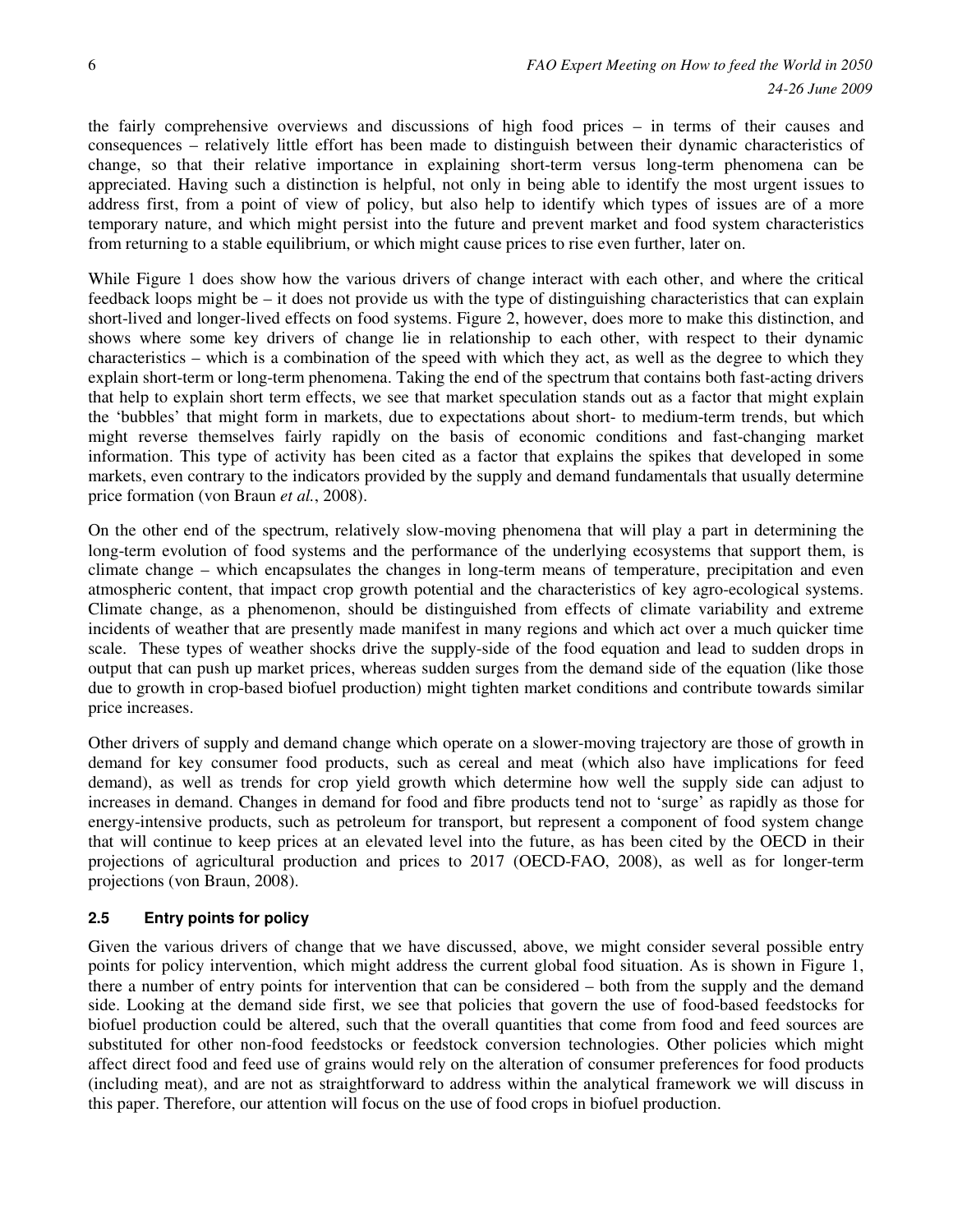From the supply side, there are a number of interventions which we will consider. The first is to boost the output of cereals by raising yield levels over time – through policies that accelerate the improvement of crop technologies, such that the higher growth rates of yield are realized. This can be done directly through improved seed technologies, which might enhance the productivity and hardiness of plant varieties, or through the expansion of area under irrigated production, which has a higher yield than rainfed alternatives, typically. Improved seed technologies can even reduce the loss in productivity that occurs when irrigated crops become water-logged or subject to increased salinity and submergence – thus allowing the expansion of irrigated area to be even more effective in raising overall production levels.

Another supply-side intervention would be that of improving the management of grain storage, so that there are sufficient quantities on hand to provide adequate buffer when there are shocks in either production or supply that cause prices to spike. This has been discussed at length in the recent literature, without a great deal of analysis being applied to it. We will pay a considerable amount of attention to this aspect of policy within the analytical framework that we now present, in the following section.

# **3. QUANTITATIVE OUTLOOK TO 2050**

In this section we show some forward-looking outlooks for food production and consumption, that are based on IFPRI's IMPACT model (Rosegrant *et al.*, 2001, 2002, 2005), and also outline the implications that we see for long-term food security. These simulations will help us to show the impact of policy-based and socio-economic drivers on the evolution of agricultural prices – as well as the role that technological interventions and investments can play. These simulations will also help to illustrate the types of entry points that are possible to help stabilize food prices and improve human well-being outcomes, in the face of the various drivers of change that we have discussed, so far.

## **3.1 Description of model**

To examine the potential impact of biofuel production growth on country-level and domestic agricultural markets, a partial-equilibrium modeling framework is adopted to capture the interactions between agricultural commodity supply and demand, as well as trade, at global level. The model used is the International Model for Policy Analysis of Agricultural Commodities and Trade (IMPACT), which was developed by the International Food Policy Research Institute (IFPRI) for projecting global food supply, food demand and food security to year 2020 and beyond (Rosegrant *et al.*, 2001). The IMPACT model is a partial equilibrium agricultural model for crop and livestock commodities, including cereals, soybeans, roots and tubers, meats, milk, eggs, oilseeds, oilcakes/meals, sugar/sweeteners, and fruits and vegetables. It is specified as a set of 115 country and regional sub-models, within each of which supply, demand, and prices for agricultural commodities are determined. The model links the various countries and regions through international trade using a series of linear and nonlinear equations to approximate the underlying production and demand functions. World agricultural commodity prices are determined annually at levels that clear international markets. Growth in crop production in each country is determined by crop and input prices, the rate of productivity growth, investment in irrigation, and water availability. Demand is a function of prices, income, and population growth. IMPACT contains four categories of commodity demand – food, feed, biofuels feedstock, and other uses.

# **3.2 Baseline model projections**

# *Production growth*

The profile of production in cereal over time is shown below in Figure 3, where we see steady trends of output growth to 2050. Cereal production is projected to grow steadily across all seven regions, with North America and Europe leading the regions in cereal production volume. If we look at these trends on a per capita basis, however, we see a somewhat more static picture, in terms of how the various regions are projected to maintain production levels, relative to their populations (Figure 4). In this case, we see that North American, European and Central Asia regions make significant increases in production, relative to their own population growth, and are able to provide the surpluses that are able to supply the food and feed needs of the rest of the world. The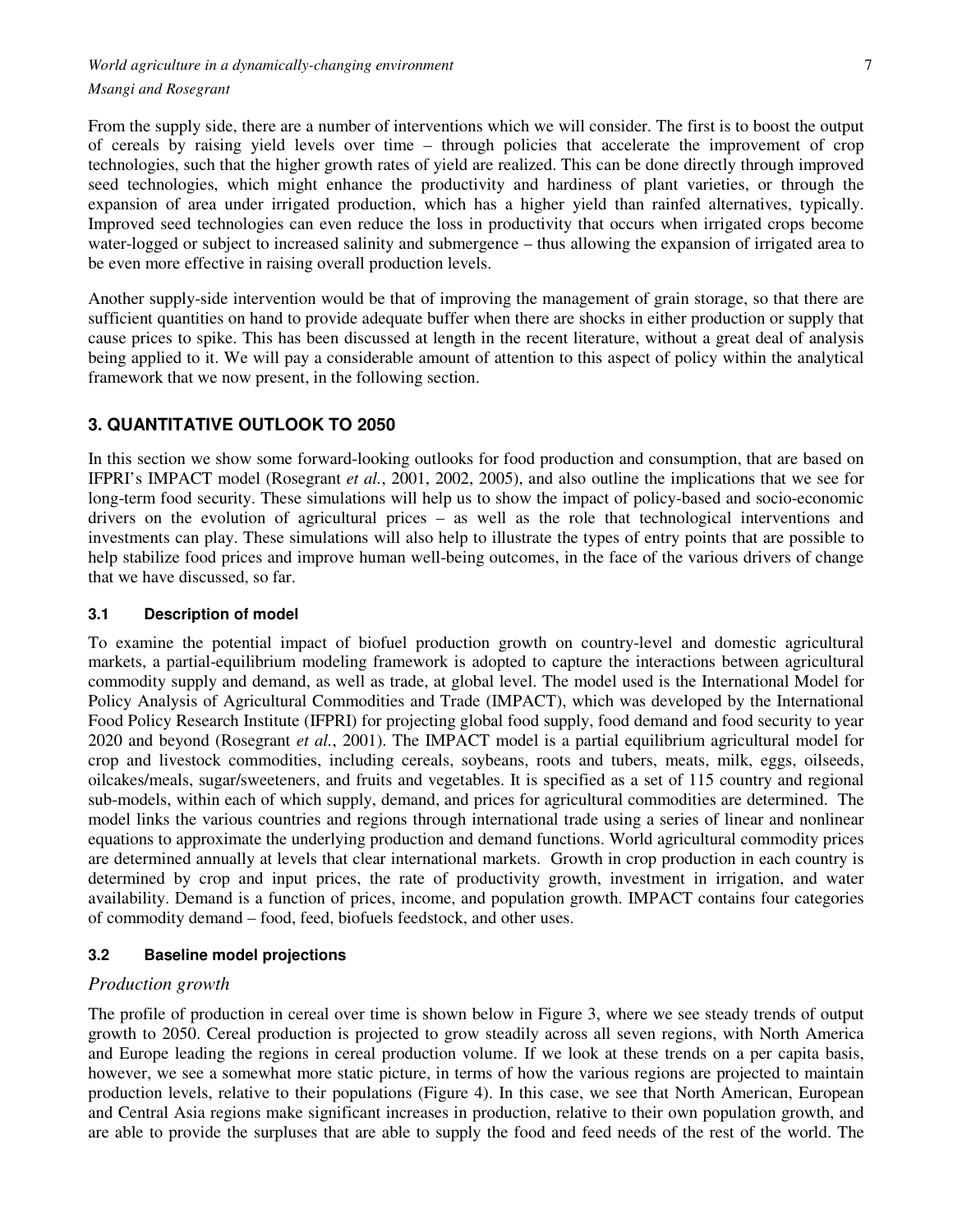Middle East and North Africa region is able to increase its per capita production levels, as is the Latin America and Caribbean region, over the projections period. By contrast, the South and East Asian regions decrease their per capita production over time, as does sub-Saharan Africa.

#### *Demand growth*

In terms of demand growth over the fifty-year period, total food demand for cereals is projected to increase in all regions with North America and Europe, and East Asia leading all other regions in total volume. Table 1 shows how the total demand for cereals is divided into its largest two components (food and feed uses). In terms of food use, the region that shows the strongest demand growth for cereals is sub-Saharan Africa, even though other regions like South Asia, East Asia and the Pacific and Latin America exceeds it in terms of food consumption volume. The Middle East/ North Africa region has similar food demand growth for cereals as South Asia, and those regions with the lowest levels of growth are Eastern Europe and Central Asia, as well as the East Asia and Pacific regions. In terms of feed uses of cereals, the North American and European regions lead the world in total volume of feed consumption, followed by East Asia, Latin America and the Caribbean as well as the Middle East and North Africa aggregate regions.

If we look at the patterns of food demand in per capita terms, then we get a more comparable basis on which to examine the changes in consumption patterns across regions (Figure 5). Looking at the demand for cereals, we see that East and South Asia fall in per capita cereal consumption, compared to the rest of the world. In terms of the demand for meat (Figure 6), which is the main driver of feed demand for cereals, we see that East Asia far outstrips other regions, which is in keeping with its rapid growth in per capita income, compared to other developing and developed regions. Other regions that show large increases in per capita consumption of meat are North America and Europe, which has a far higher level of consumption compared to South Asia and Sub-Saharan Africa, which grow steadily from relatively low levels, due to their steady income growth over this period.

### *Long-term trends in malnutrition*

Given the patterns of supply and demand that have been highlighted, above, the IMPACT model infers a trend in levels of malnourished among the most vulnerable demographic of the population – those aged zero to five. The determinants of malnutrition are derived primarily from four key indicators – per capita calorie availability, access to clean drinking water, rates of secondary schooling among females, and the ratio of female-to-male life expectancy. The link between malnutrition and these determinants were established in the work of Smith and Haddad (2000), who used them as explanatory variables to account for changes in levels of child malnutrition across the developing world, between 1975 and 1995. According to their work, a greater share of the reduction in child malnutrition levels, over this period, can be accounted by improvement in female schooling and clean water access, than in just calorie availability. This finding is in keeping with the four-pillared concept of food security that underlies FAO's conceptual framework – where availability, is only one of the factors that accounts for food security status among vulnerable populations, and must be evaluated along with access, utilization and stability. The methodology used for tracking child malnutrition in IMPACT, therefore, covers aspects of availability, access and utilization – where the concept of access is grounded in the price response of consumption to market conditions, and the utilization aspect is touched upon by access to clean water, which is a major determinant of human health and the ability of the body to absorb and utilize available and accessible nutrients.

The baseline trends for malnutrition are shown in Figures 7 and 8, where we see variation in the rates of change in malnutrition. The decline in malnutrition prevalence, across the various sub-regions of Africa and Asia (Figure 7), shows a steeper decline for the Asian region, compared to sub-Saharan Africa, in the period up to 2025, after which a number of the African sub-regions also show steady declines. The South Asia region has the highest overall levels of prevalence, but is able to make significant reductions by 2050, compared to Southeast Asia and Western sub-Saharan Africa, which are able to decrease the overall levels of prevalence only slightly. East Asia, which already begins with the lowest levels, is able to draw these levels down even further in the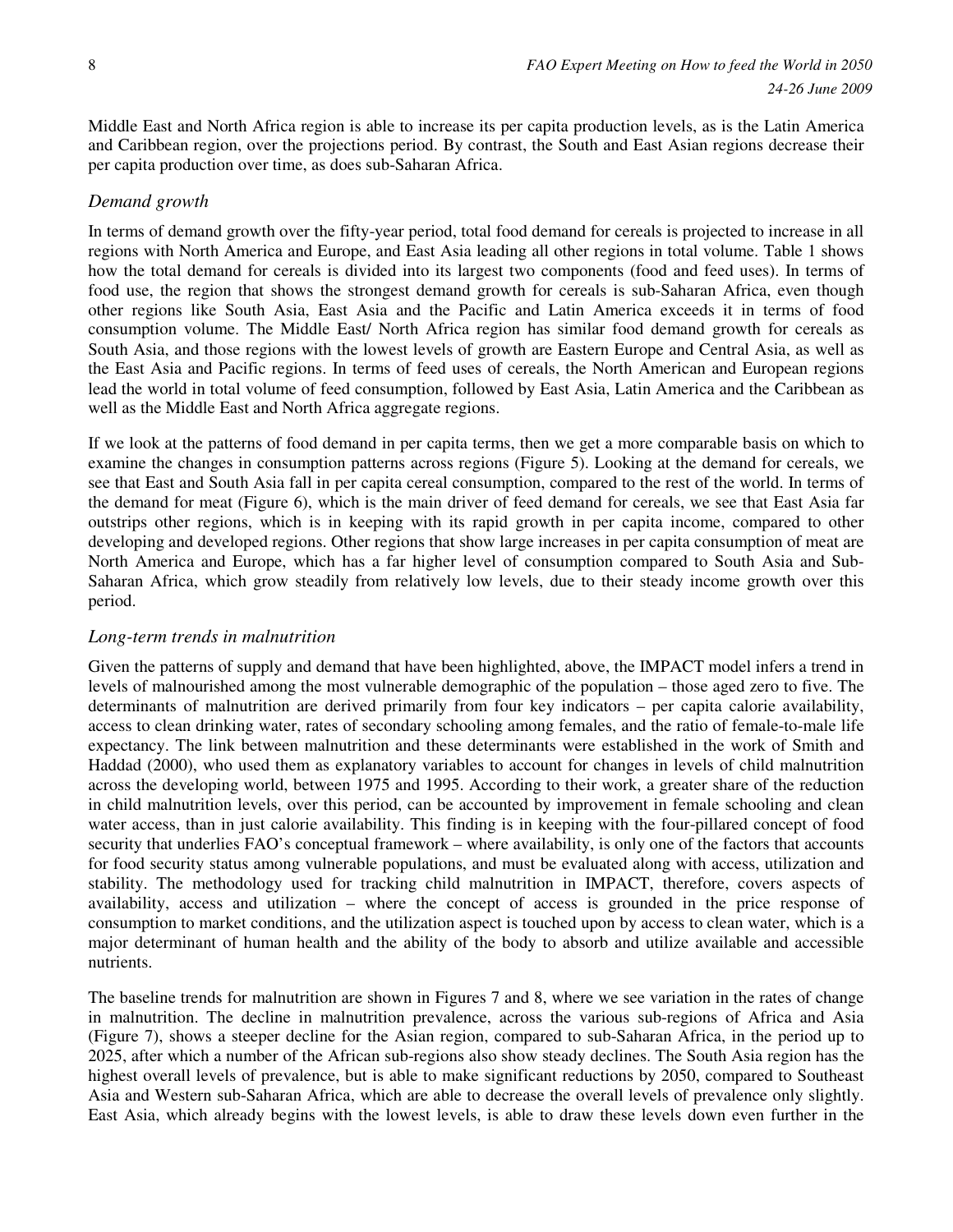longer-term, to achieve single-digit levels of prevalence, which no other region can match. The complete picture of child malnutrition, however, is completed when one looks at the total numbers of malnourished (Figure 8), which shows the Asian region, as a whole, to be the most aggressive in reducing its overall levels of malnutrition, which remain the highest in the world, even in 2050 – compared to sub-Saharan Africa which sees on overall increase in numbers, before the acceleration of production and per capita income levels allow it to reduce its numbers in future. In total numbers, however, the count of malnourished children in Sub-Saharan Africa remains nearly the same in 2050 as compared to year 2000 – even though it represents a smaller share of the overall population. This picture helps to illustrate the challenge that remains in combating hunger and improving human well-being outcomes in the developing world, in the long-term, given the impending pressures that environmental and policy-driven shocks will have on the world food system.

In the following sub-sections, we go into greater detail to discuss the nature of these challenges, and their implications for future food security.

#### **3.3 The role of biofuels**

#### *An illustrative counterfactual*

Given the complex nature of the various drivers of change that we have described, and the way in which they interact within global agricultural and non-agricultural markets, it is not easy to isolate the effect of biofuels from the other important factors. Nonetheless, in an attempt to do precisely that, we set up a simple counterfactual experiment with the IMPACT model that is designed to show the contrasting impact on cereal prices that the observed historical trends of biofuels growth would exert – if we considered the periods between 1990 and 2000, as well as that between 2000 and 2007, when most of the rapid growth in global biofuels production was realized. In this experiment, we try to see how much global cereal prices would deviate from their observed baseline levels if biofuel production growth were reduced from the actual rates of growth that were observed between 2000 and 2007 and, instead, remained on the trajectory of the previous 1990-2000 period.

As a result of this experimental design, our simulation results produced a rate of growth in average grain prices that is 30% lower than actual rate of increase in world prices over the 2000-2007 period. Following up on this counterfactual experiment, we also carried out a forward-looking set of projections with IMPACT, in which we hold (or 'freeze') the biofuel feedstock demand constant at the observed 2007 levels, rather than continuing along the trend suggested by current policy and plans for future expansion in various key biofuel-producing regions. By carrying out this scenario, we generate results that show grain, oils and cassava prices at least 4% lower than baseline levels in 2015, as well as maize prices that are 14% lower than baseline in 2015. Moreover, as a result of this "freeze" on biofuel growth at 2007 levels, we also see that per-capita levels of calorie availability are 3% higher than baseline levels in 2015, in many developing regions, while regions like Sub-Saharan Africa (where crops like maize are relied upon heavily for staples) would have per-capita levels of calorie availability that are 6% higher than baseline levels in 2015.

## *Quantifying the implications of renewable fuel targets*

We can also look at specific policies, such as the renewable fuel targets that have been set by various countries, for meeting blending and replacement rates of fossil fuels over a given time horizon. Taking the renewable fuel targets of the United States of America, for example, which sets a target in 2022 for 1st generation biofuel production of 15 billion gallons, under the Energy Independence and Security Act (EISA). The additional amount of maize feedstock that is needed to meet this target is considerable, and requires an additional level of yield growth, shown in figure 9, in order to offset the impacts that it would otherwise have on food security. In other words, the future growth of cereal yields would have to go from an annual average rate of 1.3% to 1.8% in order to equate the implied trends in malnutrition. This translates into an additional 1% of yield growth in the developing world, and an extra 0.5% growth in the developed world – presuming that higher yield gains can be made in less developed countries, where there might still be significant opportunities for closing yield gaps that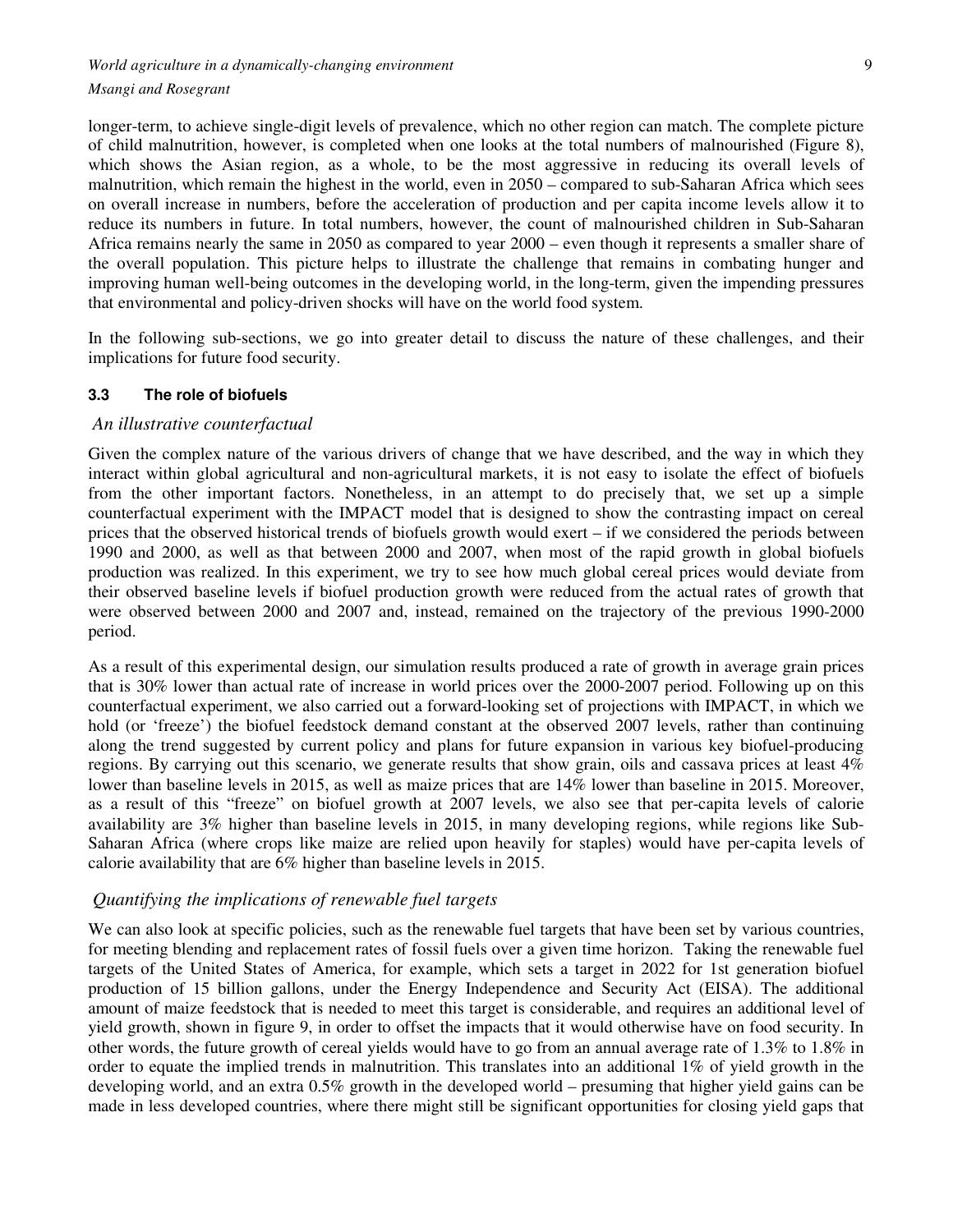could be exploited The impact of this offsetting yield increase is shown in Figure 10, where we see the increases in malnutrition in 2025, due to the US policy, being offset by the additional cereal yield growth described above.

These scenarios illustrate the impact of biofuels on global food prices in a fairly clear way, and lead to immediate implications for food security and human well-being. In order to illustrate the way in which specific technological innovations can ameliorate the situation and reduce the pressure that crop-based biofuel production growth poses to global food systems, we carry out some further simulation-based experiments that are described in the next section.

# **3.4 Yield-enhancing technology and policy**

An important policy intervention that can be made to alleviate the trade-offs that are embodied in the competing demands for land area to produce the necessary food, feed, fibre and even fuel needs is that of technology – especially in the form of productivity-boosting technologies. Enhancing the yield of food, feed or fibre products per unit area of land, has the effect of not only increasing overall availability of these products (and lowering their market prices, as a result) – but also increasing the availability of land that is available for non-agricultural uses, such as forestry or wildlife habitat, or even for the provision of fuel, in the form of plantation-style biofuel systems. Conversely, increasing the yield of biofuel production systems, through improvements in the productivity and energy yield of the underlying conversion technologies could also have a land-saving effect that increases the area available for growing food and feed products, or other non-agricultural uses.

In some of the global assessments that have been carried out, in the recent past, to assess the future trade-offs between food, feed, and energy needs, and the health of the environment and the ecosystems it supports, some of these very same effects have been noted. In the Millennium Ecosystem Assessment (MA 2005), the scenario that had the highest levels of technology adoption and high income growth (the "Global Orchestration" scenario), also had the highest levels of biofuels production. This arose from the fact that greater investments in increasing agricultural productivity reduced the competition with food-producing land, thereby making more land available for biofuel plantations – and resulting in lower prices for both food and biofuel products. Conversely, the scenario with the lowest levels of income growth and technology adoption – the "Order from Strength" scenario – also had the greatest competition for land under food production (due to lower agricultural productivity and investments), and less biofuels production – resulting in higher food and energy prices. The assessment scenario results also showed that forest land decreased due to the higher levels biofuels – whereas under more extensive agricultural land use patterns, a similar encroachment on forest land would also exist. Both of these results underscore the persistent trade-off s that exist between maintaining ecosystem health and meeting the demands for food, feed, and fuel that exist in all of the scenarios that are considered. Even though there is a difference in the way in which various drivers of change evolve under these scenarios – acting either through increased demand for food, feed, fibre or fuel – there is competition in land uses, and some encroachment upon land that would otherwise remain unmanaged.

The fourth Global Environmental Outlook (GEO-4) of the United Nations Environment Program (UNEP), was a similar global assessment to the MA study, which showed that increased emphasis for meeting targets on greenhouse gas reductions (under either the 'Sustainability First' or 'Policy First' scenarios) could also lead to increased biofuel production and decreases in area under forest (UNEP, 2007). These same scenarios also embodied (in a way that is parallel to the 'Global Orchestration' case in the Millenium Ecosystem Assessment) higher rates of income growth and technology adoption – thereby making agricultural growth more intensive and less extensive in nature, and allowing for more land to be used for non-agricultural uses (including biofuel production). In a similar way, the prices for both food and energy tended to be lower under these high-growth scenarios, due to the higher production of both food and energy products. At the same time, the area of land that is vulnerable to erosion risk also increases, as a result of biofuel production – with the 'Policy First' scenario being the highest one, given that less attention is given to soil conservation and improved land management as under the 'Sustainability First' case.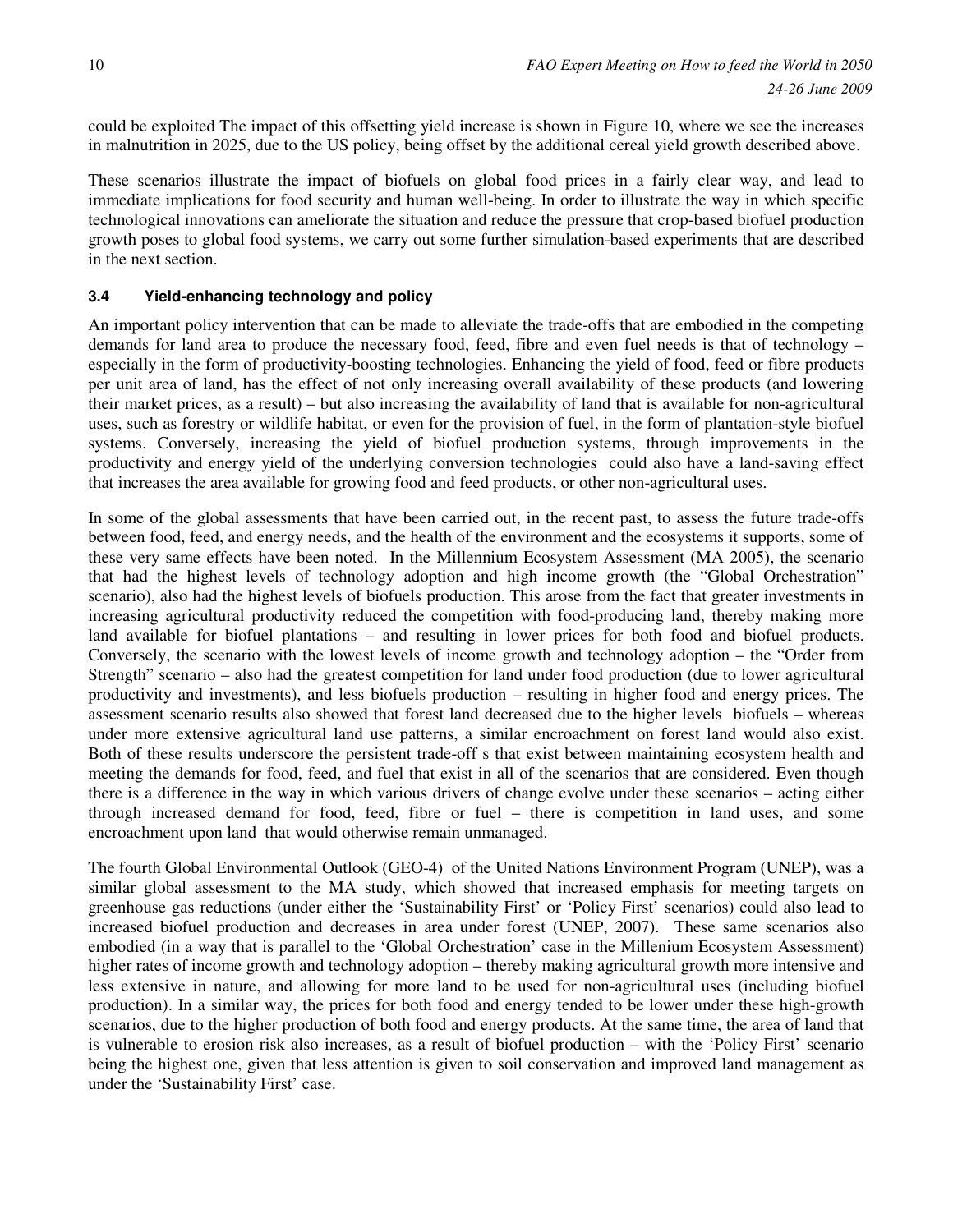Given the effects that have been noted the results of the global assessments, we now turn to some biofuelspecific scenarios that will be carried out. In these scenarios, we note both the impact of biofuel production growth on food prices, through demand side effects, as well as the land-saving impact of increased technology growth, which has an effect on the supply side of the agricultural market equation.

As has been done before with IMPACT-based simulations (Rosegrant *et al*., 2001), the "business-as-usual" or 'reference' run describes slowly declining rates of growth in agricultural research (and extension), along the same trend-lines that have been observed in the past. As an alternative to the reference case, we consider a case where levels of agricultural knowledge, science and technology are enhanced  $-$  which we call the "high  $AKST<sup>1</sup>$ " case. In this variant, we have elevated levels of investments in agriculture over the period 2005-2050. As a result of accelerated investments in agricultural technologies, we have elevated crop yield and livestock numbers growth. A further variant of this considers the implications of even more aggressive growth in agricultural R&D together with advances in other, complementary sectors that provide key infrastructure and social services. Such other sectors include investments in irrigation infrastructure (represented by accelerated growth in irrigated area and efficiency of irrigation water use and by accelerated or reduced growth in access to drinking water, and changes in investments of secondary education for females, an important indicator for human well-being.

## **3.5 Implications for Malnutrition**

 $\overline{a}$ 

In the scenarios mentioned above, the increase in crop prices resulting from expanded bio-fuel production is also accompanied by a net decrease in availability and access to food. Calorie consumption is estimated to decrease across regions under the two bio-fuel scenarios compared to baseline levels.

In the case of enhanced AKST levels, we get a significant improvement in food security status and human wellbeing levels, due to the reduction of price for important tropical staple crops like cassava and maize. In Figure 11, we see that the availability of calories is greatly enhanced, over time, by the acceleration in yield growth and production, realized under higher AKST levels. The effect is particularly strong in SSA, where the improvements in maize and cassava yield have a big impact on calorie availability, given the compositions of diets in that region – and the fact that maize and cassava are important starch foods.

Under higher AKST levels, we see a significant reduction of malnourishment in small children, over time, as a result of the increase in calorie availability in various regions (Figure 12), as well as due to other improvements in socio-economic conditions embedded in the high AKST scenario assumptions. In Figure 12, we see that the level of malnourishment among small children drops strongly, over time, in both sub-Saharan and North Africa, as well as in Latin America. The poorer regions of West Asia and North Africa benefit as much as the tropical regions do, from enhanced access to water, better female schooling rates, and lower food prices – due to the rather poor state of social services in some of those regions. The rates of change are much faster in those regions, even compared to East Asia and the Pacific, or South Asia, and appear to have a stronger progression, even compared to the improvement in calorie availability. This illustrates the importance of other socio-economic factors, besides just food availability, which underlie malnutrition, and how the various 'pillars' of food security – availability, access, utilization and stability –start to interact to produce an effect that might even be greater than the sum of the individual components. While not all of the components of food security can be captured within our modeling framework – those of availability and access (which is closely connected to food prices) are best captured here. Some elements of utilization are captured in the way in which we relate access to clean water to levels of malnutrition, according to the empirical work of Smith and Haddad (2000). In that work, they found that 43% of the decrease in child malnutrition between 1975 and 1995 was due to female schooling, and was the leading determinant – followed by calorie availability (26%).

<sup>&</sup>lt;sup>1</sup> "AKST" refers to Agricultural Knowledge, Science and Technology – which was a broad concept of agricultural technology and capital that was conceptualized in the recent International Assessment of Agricultural Science and Technology for Development (IAASTD) global assessment. Various scenarios that embody differing levels of AKST were quantified, using a number of models including IMPACT. We have chosen the 'high' case from among those scenario specifications, to use in our illustration.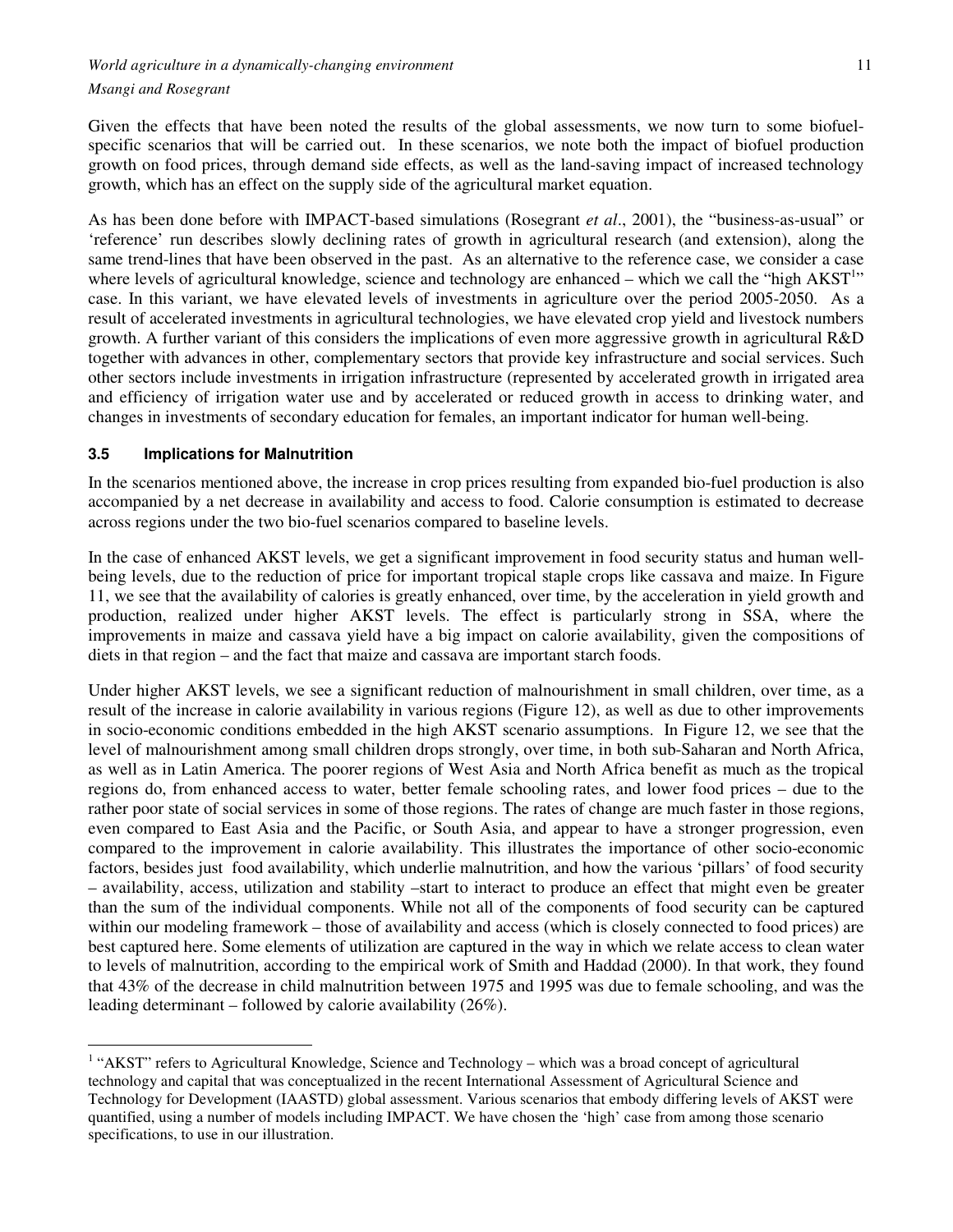# **3.6 The added challenge of climate change**

In addition to the scenarios that we have presented, that are driven by energy policy, we must also begin to reconcile our accounting of future food balances with the added challenges that climate change will represent to the global food system. It must be said that the ultimate impacts of climate change – both in terms of magnitude and regional specificity – remain somewhat uncertain, as there is a wide spectrum of modeling results that show various degrees of impact for the same regions of the world. A great part of this uncertainty in the results of the Global Circulation Models (GCMs) lies in the fact that each of them models the interactions between the atmosphere, the ocean and terrestrial systems differently, which results in greater divergences in model results as one moves out in time. For this reason, the Inter-governmental Panel on Climate Change (IPCC) tried to portray the wide variance in model results in both its  $3<sup>rd</sup>$  and  $4<sup>th</sup>$  assessment reports, and we have chosen to take the more "extreme" of those examples, to include in our model results.

We must also report, at this juncture, that the methodology that we have used to account for climate change "shocks" within our modeling framework, is still under revision and is subject to change in the near future. The main challenge lies in the reconciliation of biophysical modeling results – which are run at a relatively microlevel scale of resolution – with the workings of an aggregate-level, market equilibrium-driven policy model, such as IMPACT, which has to take the average of crop level effects across space. The marriage of these two elements – the biophysical process-driven elements, and economic equilibrium-driven mechanisms – is complex, and is a subject of continuing research. We have also not fully attributed the possible effects that carbon fertilization could have on future crop yields, due to the uncertainty that still exists in trying to quantify this result for various agronomic zones, where on-the-ground reality could differ significantly from carbon fertilization experiments in the laboratory.

Notwithstanding these difficulties, we have elected to present some preliminary results that show the overall magnitude of climate change impacts on global agricultural markets, so that we can begin to discuss the implications of this, in terms of both national and household-level economic effects. For our illustration, we have taken the more extreme "A2a" climate scenario, which represents that socio-economic scenario in which there is higher emphasis on fossil-based fuels, and less cooperation and (clean) technology-sharing across the globe. This type of outcome is similar to the less favorable scenarios of both the Millenium Ecosystem assessment, as well as the UNEP GEO-4 assessment, in terms of portraying a less harmonious, cooperative and purely growth-driven kind of world geopolitical atmosphere.

Figures 13, 14 and 15 show the projected impact of climate change on global prices, for three major cereal commodities that are of key importance to both food and feed uses. The more than doubling of the global market price for maize in 2050 due to climate change (Figure 13), implies strong effects for the livestock industry, which rely on maize for food, as well as for those food consumers of maize, in Sub-Saharan Africa. The less dramatic, but equally important increases in rice and wheat prices have a stronger implication for food uses than for feed uses, and would likely be propagated widely throughout the world food system. Granted that these increases do not necessarily represent sudden spikes in price that occur in 2050, but a gradual accumulation of price pressures that build over time in response to the steady and constant tightening of supplies, as the suitability for crop growth is reduced in various key cereal-growing regions of the world. Nonetheless, these differences do demonstrate that the added pressure on global food supplies would be significantly increased if the environmental drivers embedded in these climate change scenarios were to be realized, and that responsive policy action and adaptation would have to occur, in order to offset these effects. These adapative actions are not, actually, embedded in our results, as the endogenous technology choices of agents is not fully represented in our model. These types of adaptations and technology choices would have to be introduced by scenario, in order to account for the possibility of improved seed variety and other adaptive on-farm improvements, which are not endogenous within our framework. We plan to do these types of adaptation-focused scenarios in further work.

We also show the implications for these climate-driven changes in world food prices, in terms of the effect on child malnutrition outcomes. Looking at the Asian region (Figure 16), we see that the overall progress towards the reduction of malnourishment levels is not greatly hindered in the Asian region, because of these climate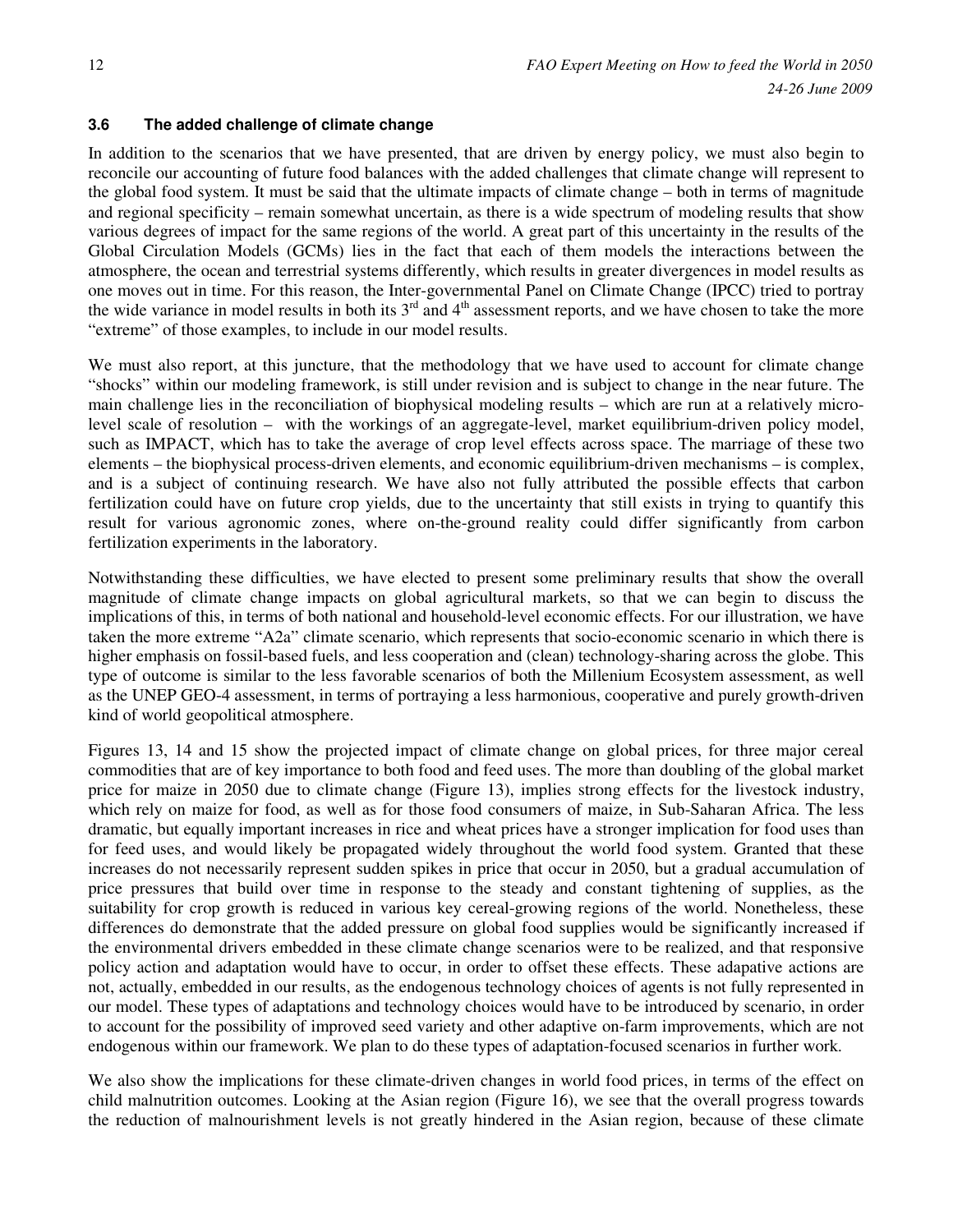pressures, but that there is still an appreciable difference between the 2050 outcomes that are with and without climate change. Given that calorie availability is only one component of the food security measure that we use, this illustrates the fact that it is important to keep the other important socio-economic components of household food security on track, if we are to avoid being seriously derailed, in future, by the additional stress that global climate change poses to our collective food futures.

# **4. IMPLICATIONS FOR FOOD SECURITY AND POLICY**

Now we will discuss the implications suggested by the scenario results that we have seen in the previous section, in light of the current global food situation. In particular we would like to discuss the implications for householdlevel welfare.

# **4.1 Micro-level impacts and household welfare**

Price changes in food and energy markets influence households directly through market prices or indirectly via cost of production or transportation for other marketed goods. Net sellers and net buyers are affected differently, and even though net sellers gain from price increases, there gains may not be enough to offset the negative impacts that net buyers undergo. From FAO data, we see that in some of the poorest countries, a relatively small share of households are net sellers of the staple foods that are experiencing the strongest price effects. A country like Bangladesh would only have slightly under 16% of all households as net sellers of staples, according to year 2000 data, compared to a country like Vietnam which showed a share slightly over 40% in 1998 (FAO, 2008). Developing countries like Madagascar, which had almost 51% of their households in 1993 as net sellers, would be unusual, compared to countries like Guatemala and Malawi which had slightly over 10% and almost 12% in 2000 and 2004, respectively.

The recent working paper of Ivanic and Martin (2008), showed that the impacts of high food prices had a differential effect on poverty rates and incidence, depending upon this very question of net seller and buyer position of various households. In their analysis, a country like Vietnam could (and probably did ) experience a net reduction in poverty rates, due the fact that increased rice prices put those rural households who were net sellers into a much better position than before. Likewise, Peru might also get poverty reductions, due to the fact that increased maize prices would favor those rural households who were in a net seller position. The benefits in Madagascar would arise from maize and dairy, whereas those in Pakistan arise from rice, dairy and wheat. So the impacts vary according to region and commodity, and depend upon the particular structure of the national economy, and the agricultural economy, in particular. Most of the positive benefits that Ivanic and Martin document are in rural areas, whereas urban households tend to bear the negative impacts of higher prices, across the board. In their study they did account for the wage effects, which will be more pronounced (and positive) for the rural households who sell their labor to the agricultural sector.

The means by which households adjust their production and consumption, in response to economic shocks is shown in Figure 17, which illustrates the various dimensions of response that can be undertaken to adjust. Given that a number of expenses might be quasi-fixed, such as rent (especially for urban-dwellers), a good deal of adjustment must come from the food consumption side, often leading to poorer diets and lower levels of essential nutrient intake. For those households with other assets, they can dis-invest to the extent that is possible, in order to smooth consumption in the short-term. Often, however, these dis-investments do not get reversed in future periods, when economic conditions ease, resulting in reduced endowments and enhanced vulnerability to future shocks. The tendency to pull children – especially girls (Schultz, 2002) – from school in times of hardship leads to longer-term effects that arise from decreased investments in human capital and reduced earning capacity and productivity in future.

Some might argue that biofuels, despite causing increases in food prices, could lower the costs of energy to households, and generate some benefits that might not otherwise be accounted for. The specific outcome depends on the shares of household income that go towards food and energy purchases and these shares vary by income level. From the data that we can observe on household level expenditure patterns, we see that those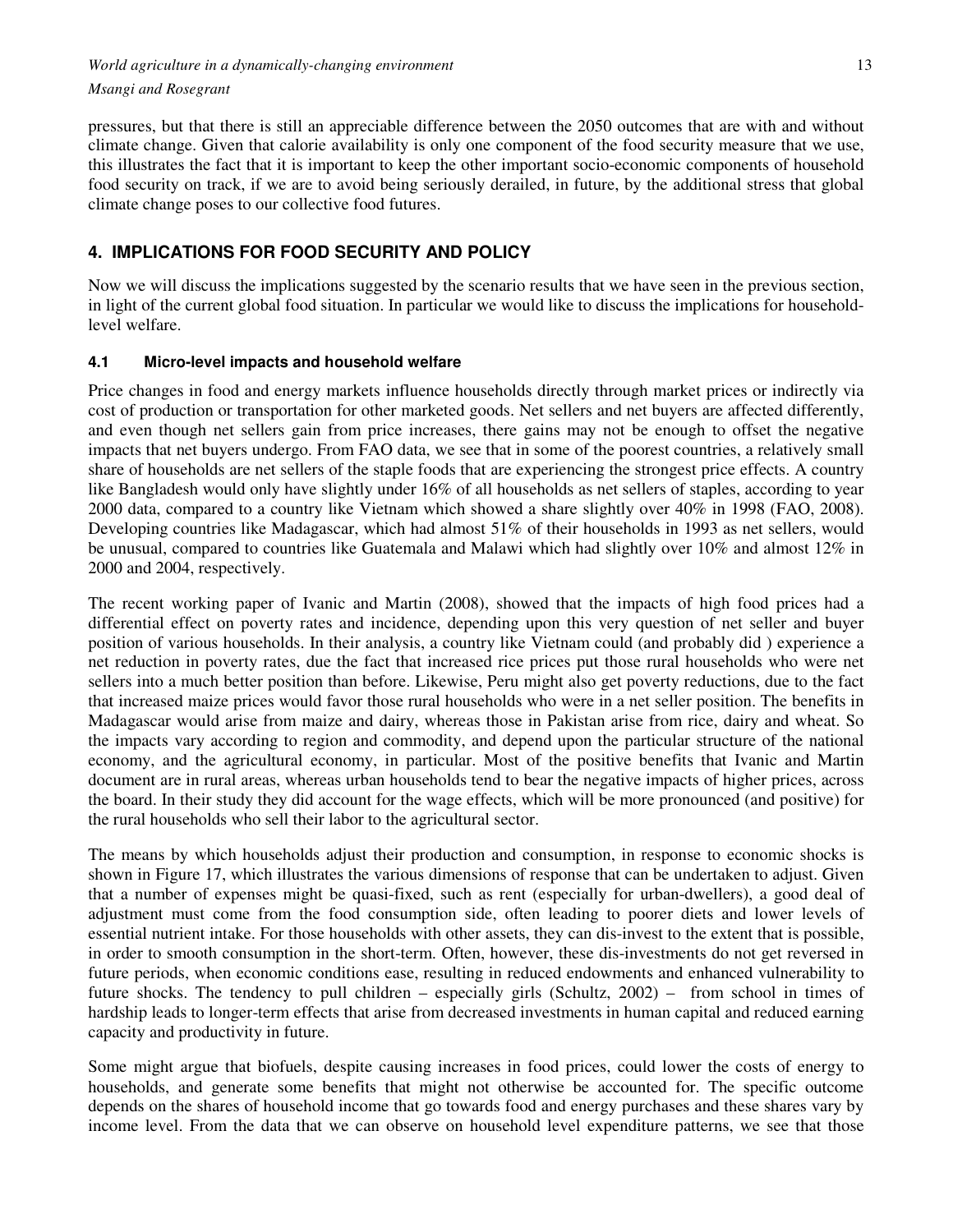household which lie at the poverty line tend to spend upwards of 50% of their household income on food – whereas that spent on energy is much smaller (Ahmed *et al.,*2007).

## **4.2 Policy implications**

From the evidence and experimental results that we have presented, a number of policy recommendations come to the fore, as being especially pertinent to addressing the world food situation, and its implications for current and future levels of human welfare. Some are of a technological nature, while other pertain more to policy-level interventions, which are both at the national- and global-level.

In terms of specific technological interventions that can address the decline in productivity of key staple crops that have been observed, there are a wide range of improved crop varieties that can be adopted in regions that have relied mostly on traditional but lower-yielding varieties. Some of this varietal improvement will be necessary, just to maintain yields at current levels, in the face of increasingly adverse environmental conditions – such as those brought on by elevated temperature levels, decreased rainfall or increased incidence of crop pests and diseases (which often move over space as a result of changes in the aforementioned temperature and rainfall conditions). A key agricultural technology that was instrumental in allowing the south Asian green revolution to take off was that of irrigation, which is drastically under-invested in certain regions of the world, like sub-Saharan Africa. These increases in irrigation, however, would have to be accompanied by corresponding investments in installing adequate drainage facilities, so that problems of salinity are avoided. In those regions with existing (and increasing) levels of soil salinity, improvement of drainage might also have to be accompanied by adoption of more salt-tolerant crop varieties, in order to maintain yields at the needed levels of for future supply growth.

Some of the obvious policy interventions that are related to the use of agricultural feedstocks for 'firstgeneration', conventional biofuel production, are those of limiting or perhaps even avoiding the use of food crops in the production of biofuels like ethanol and biodiesel. There are a variety of policy instruments that support biofuels production, such as direct support to biofuel producers and blenders, as well as national blending targets or mandates – as well as trade instruments, which might raise the barriers to imported biofuels from other regions (or encourage their export from others). Technology adoption will largely remain a private industry-driven dynamic, but can be helped from a policy level by increased spending on research and development that is aimed at pushing forward the next generation of conversion technologies and feedstocks. While there are a number of trade-related policy instruments need to be addressed at the country-level, there is also a need for policy (and political) coordination at the global level, in order to effect multi-lateral agreements that can lead toward the liberalization of international trade. As far as biofuels are concerned, trade policy has a large influence on trade and prices through biofuel feedstock and more importantly, trade of biofuels themselves. In practice, allowing for freer trade in ethanol means that gasoline can more easily be replaced by renewable fuels whenever energy prices rise. In addition, if designed poorly, tariffs, tax credits, subsidies and mandates can lead to perverse effects – such as the possibility of actually increasing fossil fuel consumption, as noted by De Gorter and Just (2007).

In terms of social protection of the most vulnerable sections of the population, there is a lot that can be accomplished through policy-driven strengthening of national social 'safety net' programs, that allow for relief for those who are most threatened by escalating food prices, while avoiding 'blanket' policies like price controls, which are easier (and cheaper) for governments to enact – but which have the perverse effect of reducing the producer response that could otherwise soften the price rises through increased output. The main challenge of policy, in this case, is to maintain a balance between maintaining producer incentives, and not introducing distortions that might counteractively dampen the self-correcting responses that are needed, while still supporting human welfare through protecting the most vulnerable. The careful targeting of interventions to those most in need requires deliberate and careful policy design, which is often lacking in indiscriminate food subsidytype schemes, which might still benefit a lot of the poor (especially if they're the majority consumers of the targeted staples), but might also benefit the better-off households who have other degrees of adjustment (or assets) to exploit.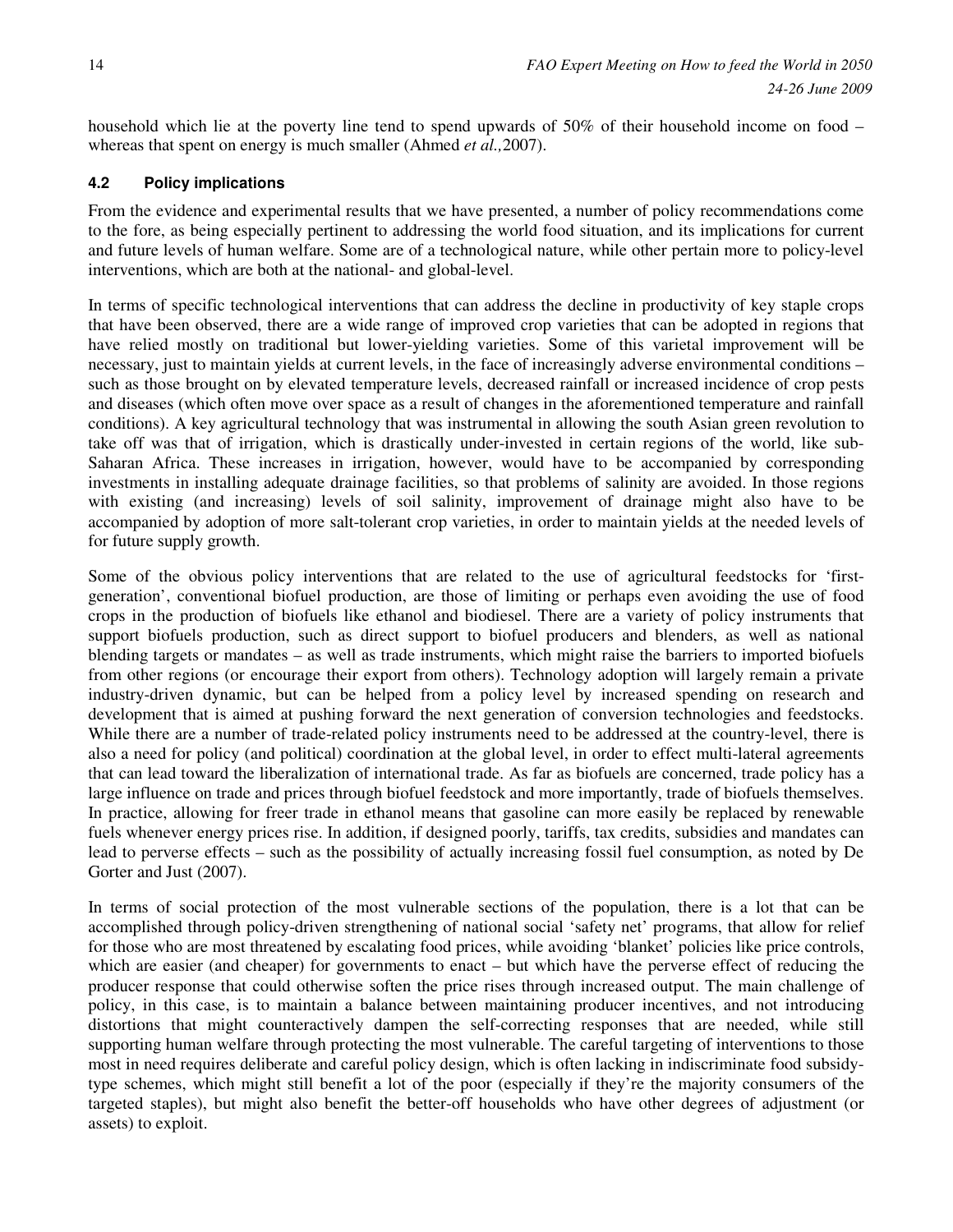# **5. CONCLUSIONS**

In this paper, we have explored the nature of several key drivers of change in food systems, and examine a number possible entry points for policy intervention, in order to determine their effect on food prices and other market-driven outcomes. Among the drivers of change that we discuss are those of policy-driven growth in biofuel production, which has had a role to play in the rapid increase in food prices, along with other factors such as global climate change. We demonstrated the off-setting impact that supply growth could have on the socioeconomic impacts of biofuels, both in terms of price changes, as well as changes in nutrition status. We also make the argument that it is important to be cognizant of all the components of food security – and not just focus on the one of food production and output – in order to maintain progress towards reducing levels of malnutrition and improving human well-being.

Based on the discussion above, this paper argues that certain policy responses should be avoided in dealing with high prices. These include export bans (akin to a 'starve-your-neighbor' policy), import subsidies, restoration of production subsidies, subsidies for the vocal middle class, policing and threatening traders and attempting to curb food price inflation with macroeconomic policies. On the other hand, the following three broad policy areas would represent desirable and effective tools in fighting the challenges and negative side-effects posed by high food prices: trade, agricultural growth and protection of the vulnerable.

The pressures of high food prices can be alleviated by eliminating trade barriers and export bans and by better enabling international institutions to raise the financing and mobilize the resources needed to effect emergency food imports for the neediest countries. Agricultural growth can be revitalized by expanding aid for rural infrastructure, services, agricultural research and technology. Finally, the vulnerable can be shielded from the worst effects of high food prices by expanding food and nutrition related aid, including safety nets, child nutrition and employment programs.

In summary, a two track approach is needed in developing countries. It should include a global and national food, health, and nutrition security initiative focused on the vulnerable as well as an agricultural productivity initiative focused on small farmers.

Combining our quantitative experiments with cited evidence from other studies, we suggest a range of policy interventions that could be instrumental in offsetting the negative impacts of food prices, and helping to promote those benefits in situations where they might exist – in order to encourage increased investments in the agricultural sector, and reverse the steadily declining trend of research and development spending and decades of counter-productive agricultural trade and national-level sector policy.

# **REFERENCES**

- Abbot, P.C., C. Hurt and W.E. Tyner. 2008. What's Driving Food Prices? Issue Report. Farm Foundation.
- Alston, J. and P.G. Pardey. 2006. Developing-Country perspectives on agricultural R&D: New pressures for self-reliance? Chapter in *Agricultural R&D in the developing world: Too little, too late?* (Pardey, P.G., J.M. Alston, and R.R. Piggott, eds.). Washington DC: International Food Policy Research Institute.
- Cline, W. 2007. Global Warming and Agriculture: Impact Estimates by Country. Center for Global Development. Washington DC, USA. 250 pp
- de Gorter, Harry, and David R. Just. 2007. The Economics of U.S. Ethanol Import Tariffs With a Consumption Mandate and Tax Credit. Department of Applied Economics and Management Working Paper # 2007-21, Cornell University, 23 October. http://papers.ssrn.com/sol3/papers.cfm?abstract\_id=1024532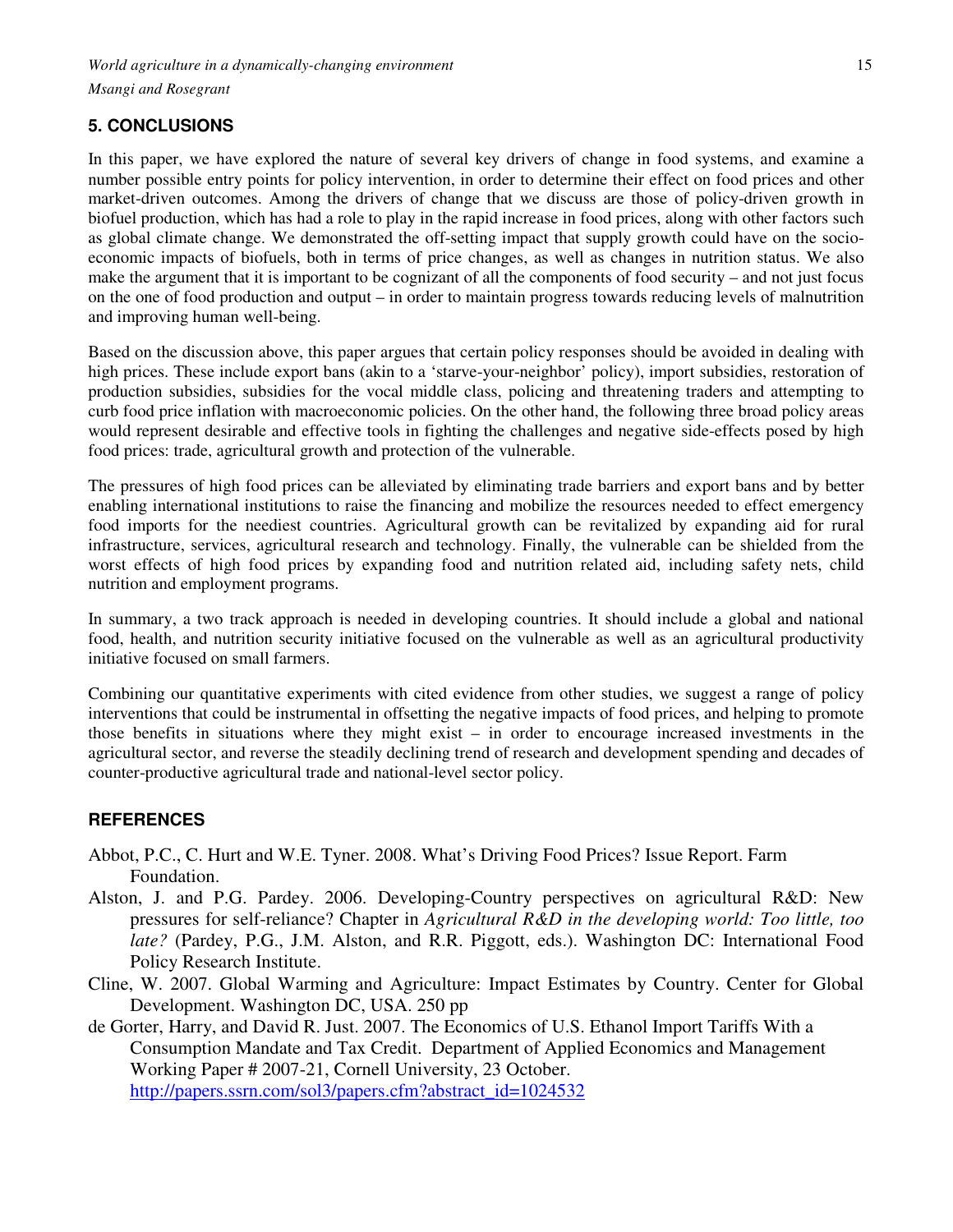- Delgado, C. L., M.W. Rosegrant, H. Steinfeld, S. Ehui, and C. Courbois. 1999. Livestock to 2020. The Next Food REvolution. 2020 Vision for Food, Agriculture, and the Environment. Discussion Paper No. 28. Washington, D.C.: International Food Policy Research Institute.
- Dixon, J., A. Gulliver, and D. Gibbon. 2001. *Farming Systems and Poverty: Improving Farmers' Livelihoods in a Changing World.* Washington D.C. and Rome: Food and Agriculture Organization and World Bank.
- Easterling, W.E., P.K. Aggarwal, P. Batima, K.M. Brander, L. Erda, S.M. Howden, A. Kirilenko, J. Morton, J.-F. Soussana, J. Schmidhuber and F.N. Tubiello, 2007: Food, fibre and forest products. Climate Change 2007: Impacts, Adaptation and Vulnerability. Contribution of Working Group II to the Fourth Assessment Report of the Intergovernmental Panel on Climate Change, M.L. Parry, O.F. Canziani, J.P. Palutikof, P.J. van der Linden and C.E. Hanson, Eds., Cambridge University Press, Cambridge, UK, 273-313.
- Evans, A. 2008. Rising Food Prices: Drivers and Implications for Development. Briefing Paper 08/02, Chatham House, United Kingdom.
- FAO (Food and Agricultural Organization of the United Nations). 2008. Soaring Food Prices: Facts, Perspectives, Impacts and Actions Required. Paper prepared for the High-level Conference on World Food Security "The Challenges of Climate change and Bioenergy". HLC/08/INF/1. FAO, Rome.
- FAO. 2006a. The State of Food Insecurity in the World 2006: *Eradicating world hunger taking stock ten years after the World Food Summit*. Rome: Food and Agricultural Organization of the United Nations.
- FAO. 2006b. World agriculture: towards 2015/30. Rome: Food and Agricultural Organization of the United Nations.
- FAO 2005. Background Paper for 31<sup>st</sup> Session of the Committee on World Food Security "Impact of Climate Change, Pest and Disease on Food Security and Poverty Reduction," May 23-26.
- Fischer, G., M. Shah, F.N. Tubiello, and H.van Velhuizen. 2005. Socio-economic and climate change impacts on agriculture: an integrated assessment, 1990–2080. Phil. Trans. R. Soc. B 360: 2067– 2083
- Intergovernmental Panel on Climate Change (IPCC). 2001. Climate Change 2001. Geneva, Switzerland.
- Ivanic, M., and W. Martin. 2008. Implications of higher global food prices for poverty in low-income countries. Policy Research Working Paper 4594. The Development Research Group of the World Bank, Washington, DC.
- Millennium Ecosystem Assessment (MA). 2005. Ecosystems and human well-being: Scenarios. Findings of the scenarios working group. Island Press: Washington D.C.
- OECD (Organization for Economic Cooperation and Development). 2008. Rising Food Prices: Causes and Consequences. OECD, Paris.
- OECD-FAO (Organization for Economic Cooperation and Development and Food and Agricultural Organization of the United Nations). 2008. Agricultural Outlook 2008-2017. OECD, Paris.
- Oxfam International. 2008. Another Inconvenient Truth: How Biofuels Policies are Deepening Poverty and Accelerating Climate Change. Briefing Paper 114, Oxfam International.
- Parry, M., C. Rosenzweig and M. Livermore. 2005. Climate change, global food supply and risk of hunger. Phil. Trans. R. Soc. 360: 2125–2138
- Pinckney, T.C. 1989. *The Demand for Public Storage of Wheat in Pakistan.* Research Report 77. Washington, D.C.: International Food Policy Research Institute.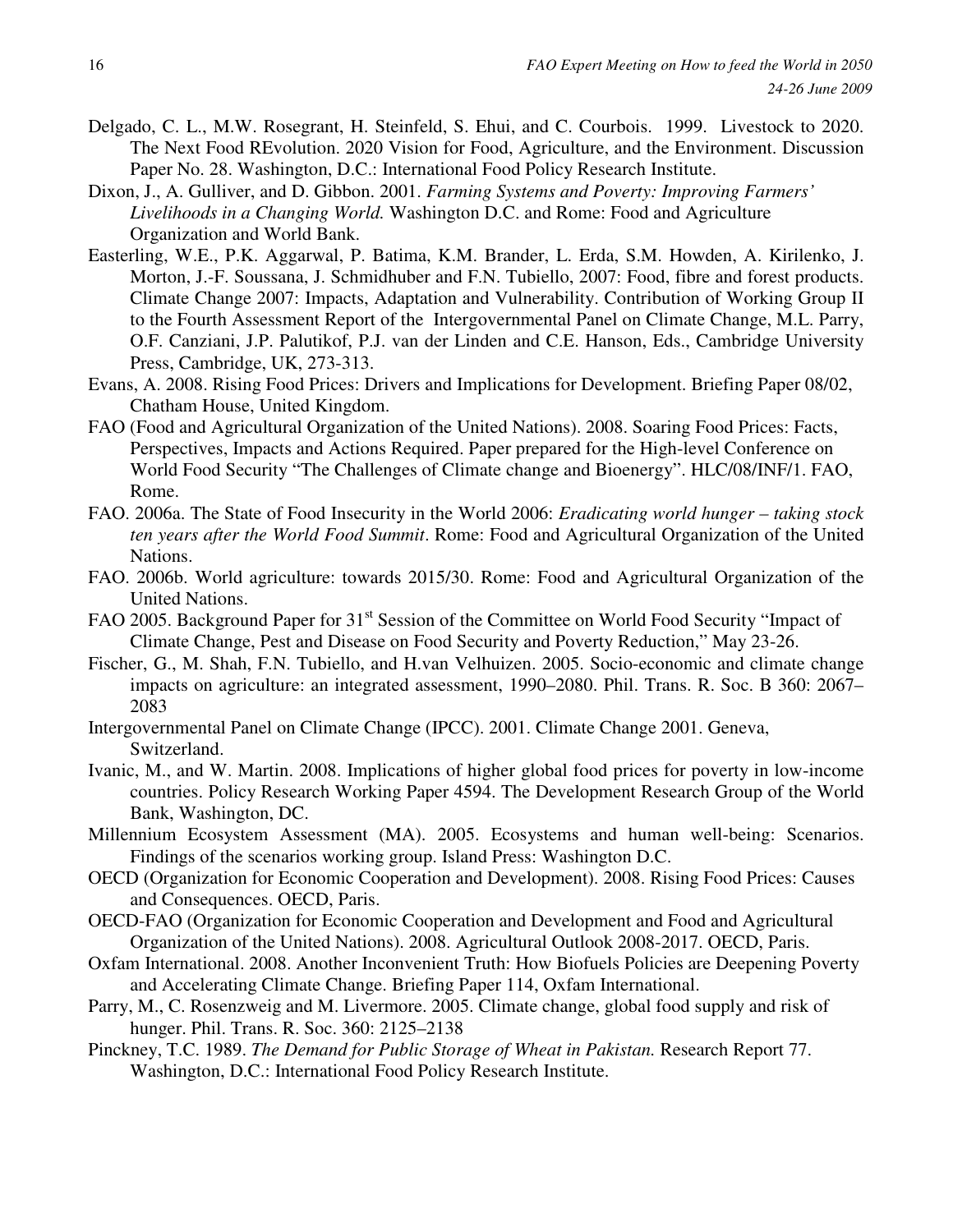- Rosegrant, M. W., M. S. Paisner, S. Meijer, and J. Witcover. 2001. *Global food projections to 2020: Emerging trends and alternative futures*. Washington, D.C. International Food Policy Research Institute.
- Rosegrant, M.W., X. Cai, S. Cline. 2002. *World water and food to 2025: Dealing with Scarcity*. Washington, D.C. International Food Policy Research Institute.
- Rosegrant, M.W., S. A. Cline, W. Li, T.B. Sulser, and R. Valmonte-Santos. 2005. *Looking Ahead: Long-Term Prospects for Africa's Agricultural Development and Food Security*. 2020 Discussion Paper No. 41. Washington, D.C.: International Food Policy Research Institute.
- Runge, C.F. and B. Senauer. 2008. How Ethanol Fuels the Food Crisis, Author update May 28<sup>th</sup> 2008, *Foreign Affairs*. http://www.foreignaffairs.org/20080528faupdate87376/c-ford-runge-benjaminsenauer/how-ethanol-fuels-the-food-crisis.html
- Schmidhuber, J. 2006. 'Impact of an increased biomass use on agricultural markets, prices and food security: A longer-term perspective', paper prepared for the International symposium of Notre Europe, 27-29 November, Paris.
- Schmidhuber, J. and F. Tubiello. 2007. Global food security under climate change. *Proceedings of the National Academy of Sciences*, 104 (5): 19703-19708.
- Schultz, T.P. 2002. Why governments should invest more to educate girls. *World Development*, 30 (2): 207-225.
- Smith, L. and L. Haddad. 2000. *Explaining Child Malnutrition in Developing Countries: A Cross-Country Analysis*. IFPRI Research Report. IFPRI: Washington, DC.
- Trostle, R. 2008. Global Agricultural Supply and Demand; Factors Contributing to the Recent Increase in Food Commodity Prices. WRS-0801. Economic Research Service, US Department of Agriculture.

UN (United Nations). 2004. *World population prospects: 2004 revisions*. New York: United Nations.

- UNEP (United Nations Environment Programme). 2007. Global Environmental Outlook (GEO4): Environment for Development. Progress Press.
- von Braun, J. 2008. The World Food Situation: New Driving Forces and Required Actions. Food Policy Report, International Food Policy Research Institute, Washington, D.C.
- von Braun, J., A. Ahmed, K. Asenso-Okyere, S. Fan, A. Gulati, J. Hoddinott, R. Pandya-Lorch, M.W. Rosegrant, M. Ruel, M. Torero, T. van Rheenen and K. von Grebmer. 2008. High Food Prices: The What, Who and How of Proposed Policy Actions. Policy Brief, International Food Policy Research Institute, Washington, D.C.
- World Bank. 2007a. Global Economic Prospects: Managing the Next Wave of Globalization. The International Bank for Reconstruction and Development/ The World Bank. Washington, DC.
- World Bank. 2007b. World Development Report 2008: *Agriculture for Development*. The International Bank for Reconstruction and Development/ The World Bank. Washington, DC.
- World Bank- Agriculture and Rural Development Department. 2005. *Managing Food Price Risks and Instability in an Environment of Market Liberalization.* Report No. 32727-GLB. Washington D.C.: The World Bank.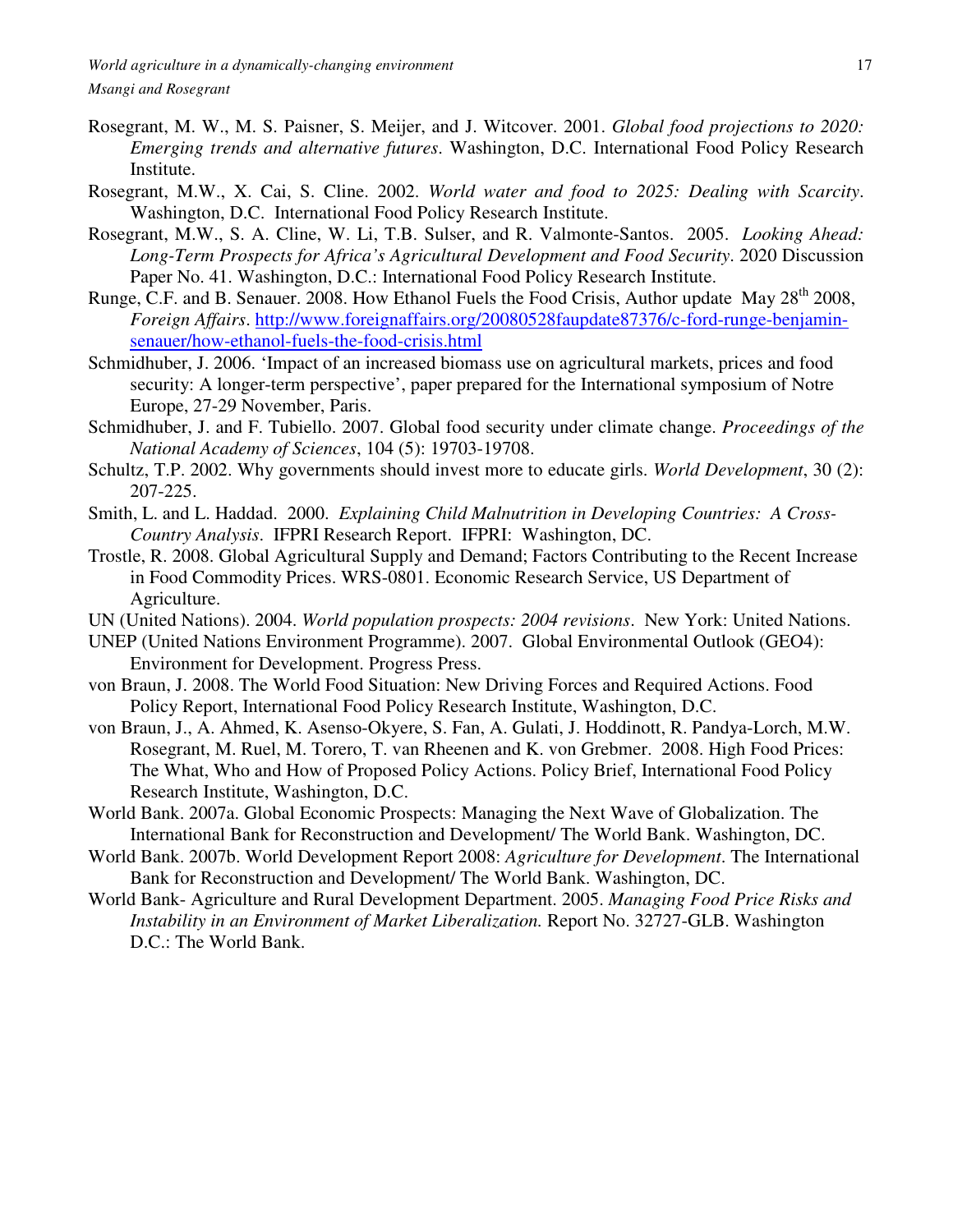# **APPENDIX: FIGURES & TABLES**

# **Figure 1: The interrelationships between key drivers of change in food systems and their connection to human well-being**

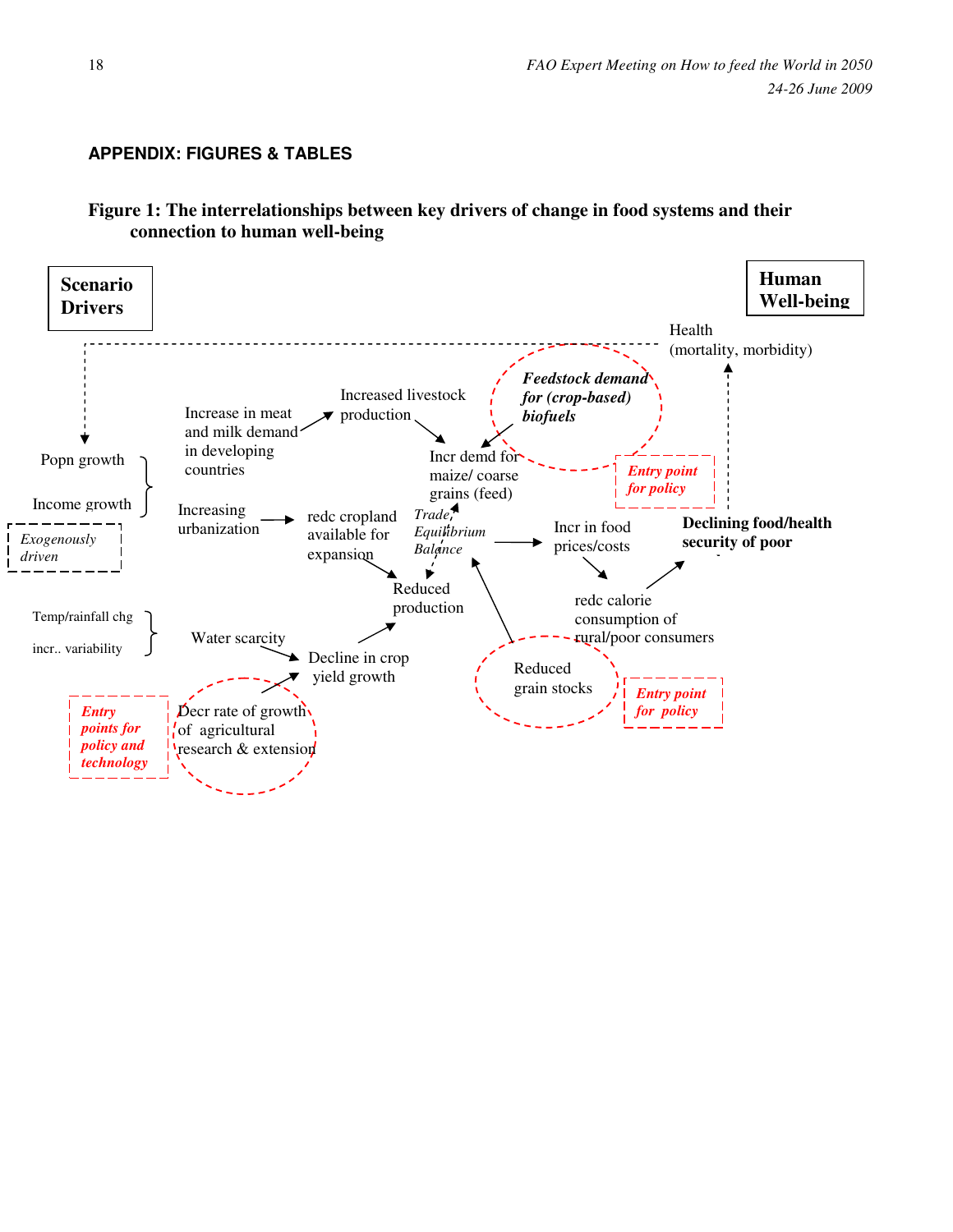

# **Figure 2: Characteristics of various drivers of change in food systems**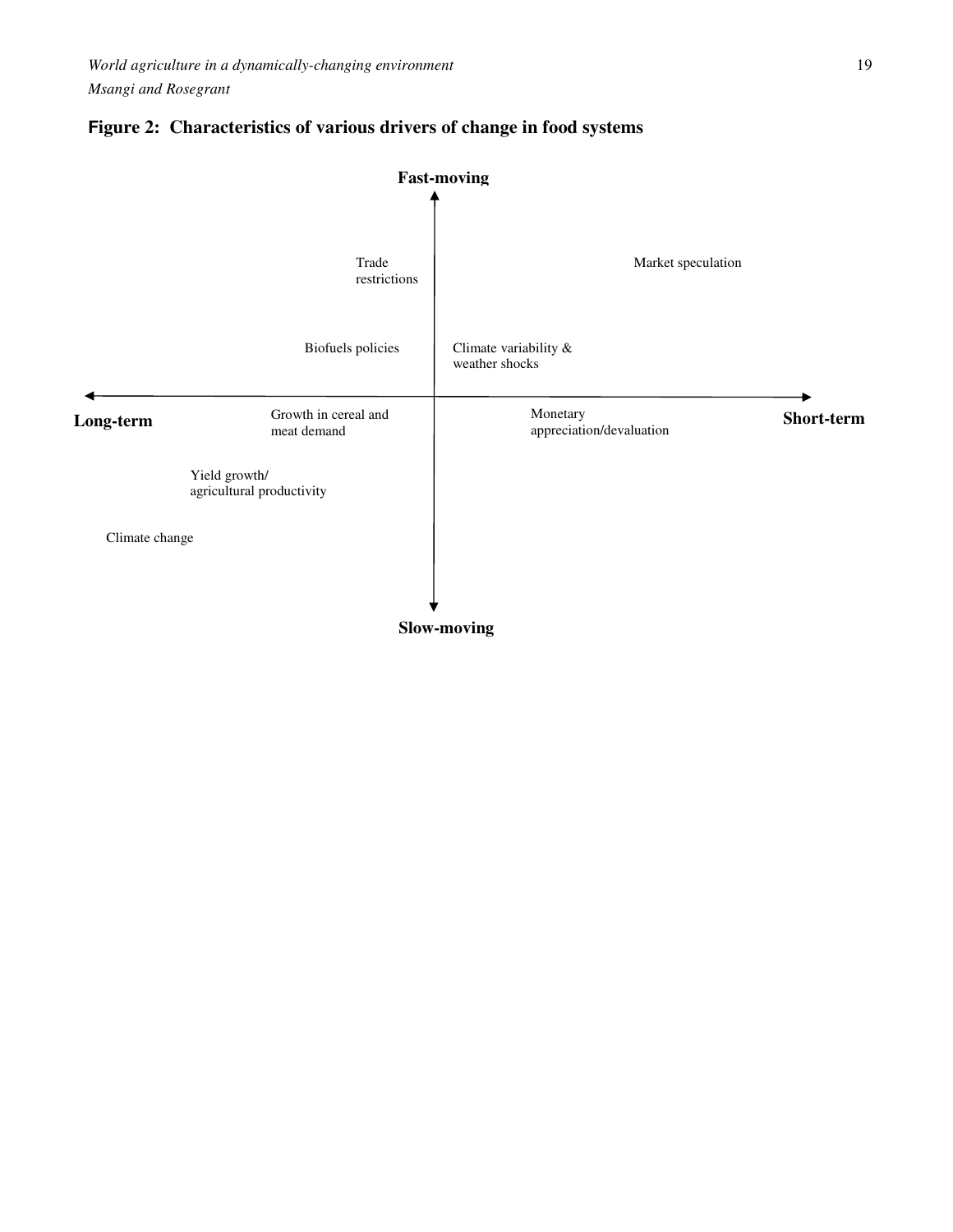

**Figure 3: Total Cereal Production to 2050 (millions of metric tons)** 

Source: IFPRI IMPACT projections.

Note: Nrt Am & Eur = North America and Europe, SS Africa = Sub-Saharan Africa, S Asia = South Asia, C&W Asia N Af = Central and West Asia & North Africa, L Am & C = Latin America & the Caribbean, SE Asia & P = SouthEast Asia & Pacific.

**Figure 4: Per Capita Cereal Production to 2050 (kg per capita per year)** 



Source: IFPRI IMPACT projections.

Note: Nrt Am & Eur = North America and Europe, SS Africa = Sub-Saharan Africa, S Asia = South Asia, C&W Asia N Af = Central and West Asia & North Africa, L Am & C = Latin America & the Caribbean, SE Asia & P = SouthEast Asia & Pacific.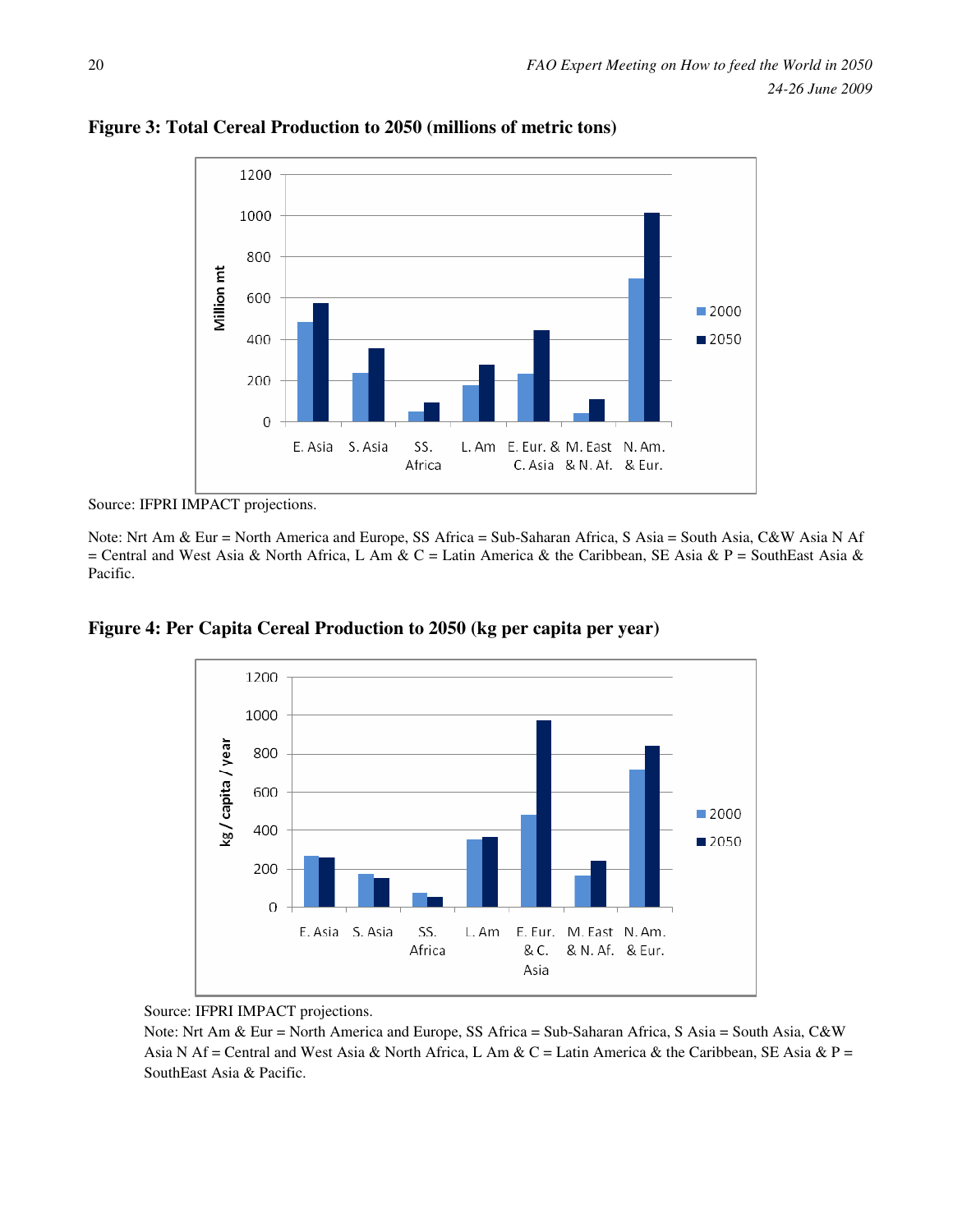

**Figure 5: Per capita Cereal Demand to 2050 (kg per capita per year)** 

Source: IFPRI IMPACT projections.

Note: Nrt Am & Eur = North America and Europe, SS Africa = Sub-Saharan Africa, S Asia = South Asia, C&W Asia N Af = Central and West Asia & North Africa, L Am & C = Latin America & the Caribbean, SE Asia & P = SouthEast Asia & Pacific.



**Figure 6: Per capita Meat Demand to 2050 (kg per capita per year)** 

Source: IFPRI IMPACT projections.

Note: Nrt Am & Eur = North America and Europe, SS Africa = Sub-Saharan Africa, S Asia = South Asia, C&W Asia N Af = Central and West Asia & North Africa, L Am & C = Latin America & the Caribbean, SE Asia & P = SouthEast Asia & Pacific.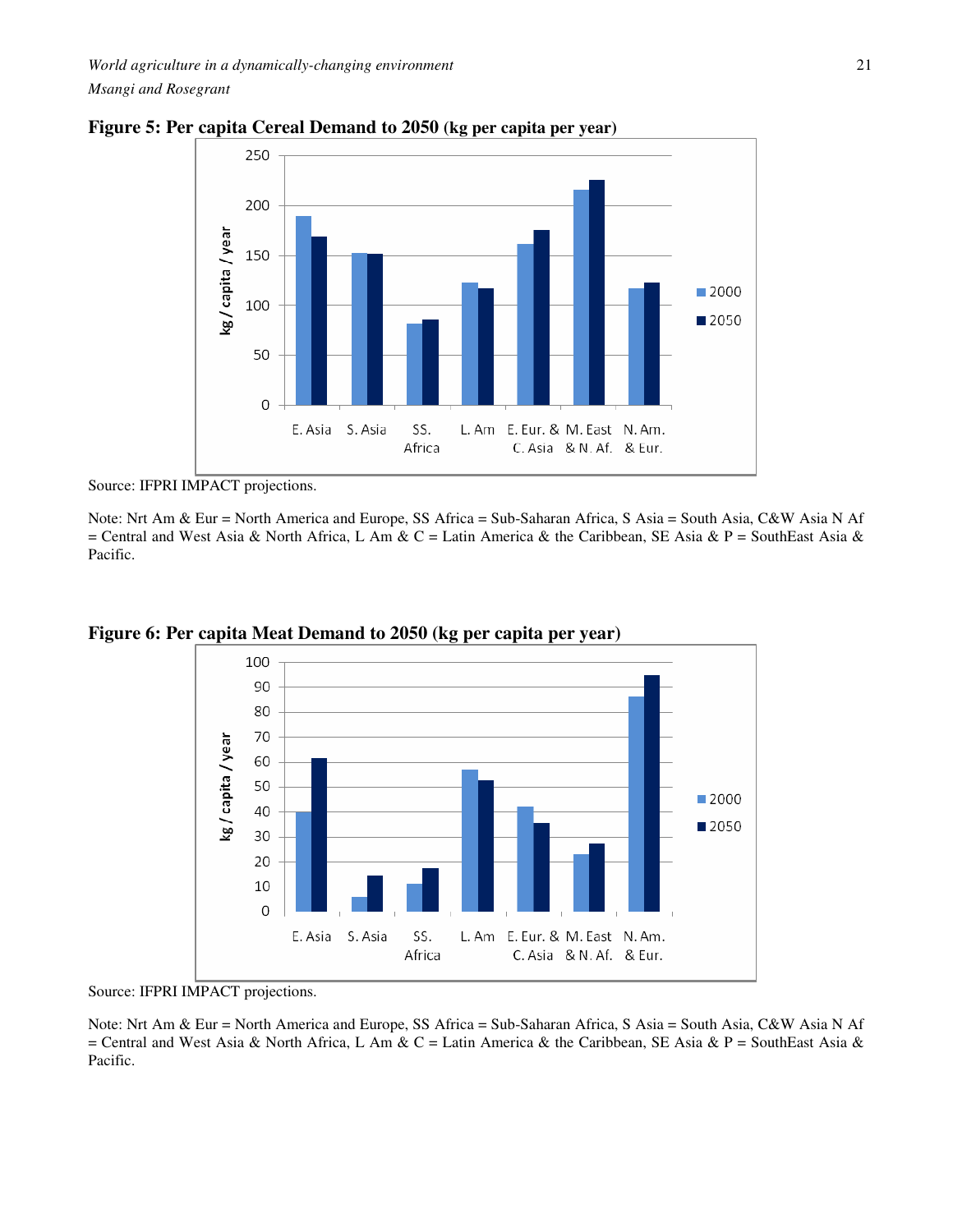

**Figure 7: Prevalence of pre-School Child Malnutrition in Asia and Africa (% of population aged 0 to 5)** 

Source: IFPRI IMPACT projections.

Note: N/S/E/W. SS Africa =Northern/Southern/Eastern/Western Sub-Saharan Africa, S Asia = South Asia, E Asia = East Asia, SE Asia = SouthEast Asia.

**Figure 8: Total Levels of pre-School Child Malnutrition in Developing World (millions of children aged 0 to 5)** 



Source: IFPRI IMPACT projections.

Note: SS Africa = Sub-Saharan Africa, W Asia & N Africa = West Asia & North Africa, L Am & C = Latin America & the Caribbean.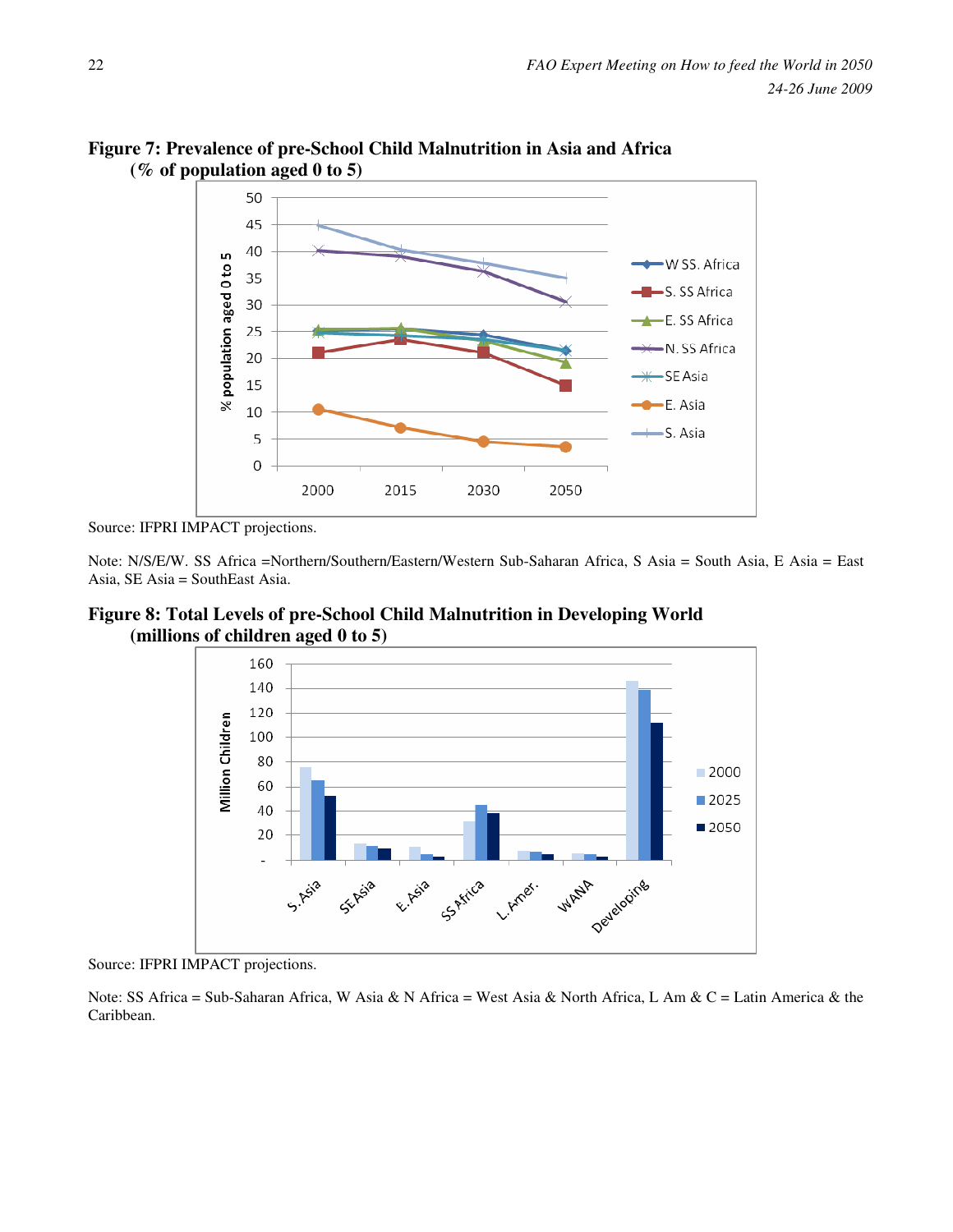



Source: IMPACT model simulations





Source: IFPRI IMPACT projections.

Note: CWANA = Central & West Asia & North Africa, EASP = East Asia & Pacific, LAC = Latin America and Caribbean SSA = Sub-Saharan Africa.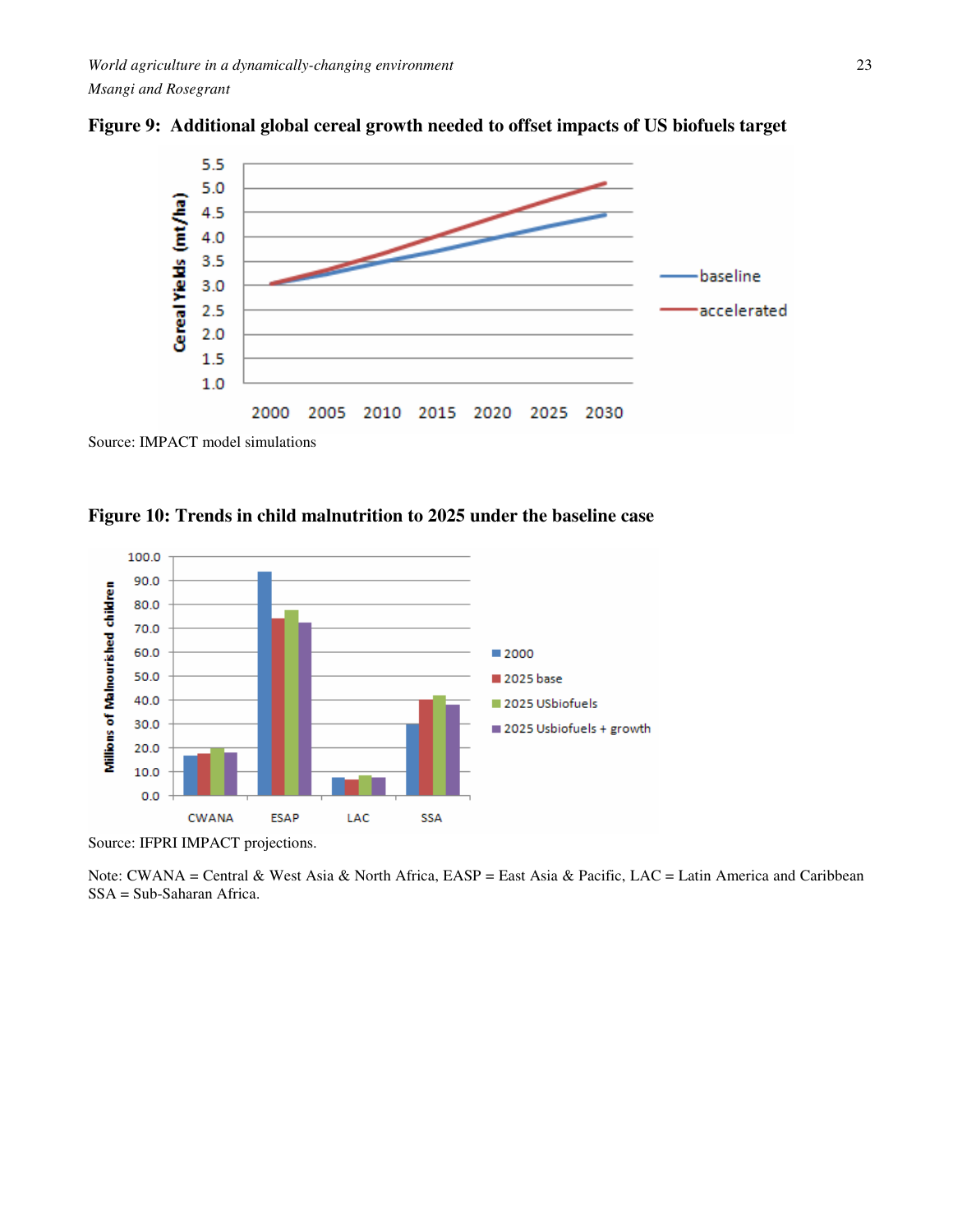



Source: IFPRI IMPACT projections.

Note: N America = North America, SSA = Sub-Saharan Africa, S Asia = South Asia, MENA = Middle East & North Africa, LAC = Latin America & the Caribbean, ECA = Europe & Central Asia, EAP = East Asia & Pacific.





Source: IFPRI IMPACT projections.

Note: N America = North America, SSA = Sub-Saharan Africa, S Asia = South Asia, MENA = Middle East & North Africa, LAC = Latin America & the Caribbean, ECA = Europe & Central Asia, EAP = East Asia & Pacific.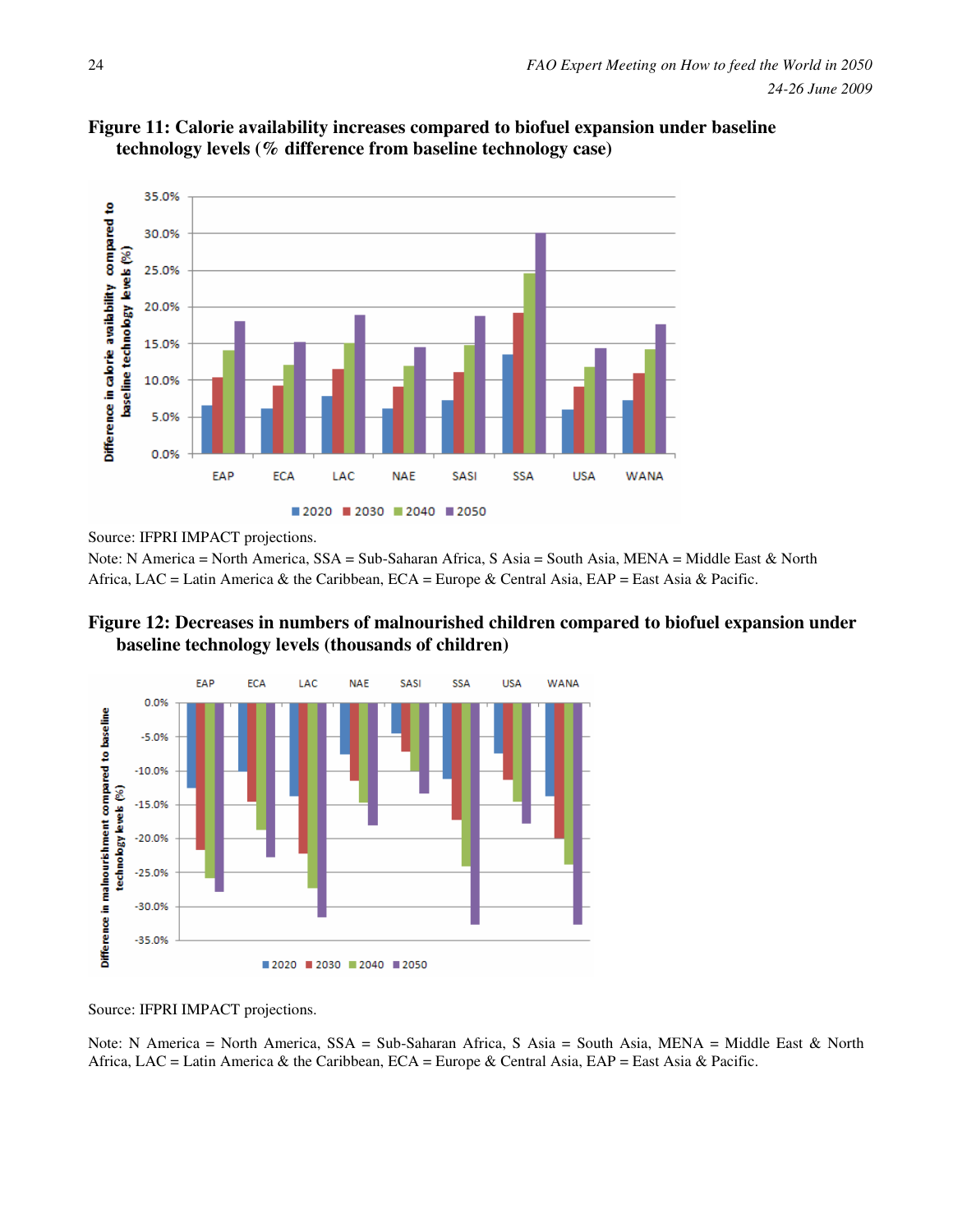



Source: IMPACT model simulations





Source: IMPACT model simulations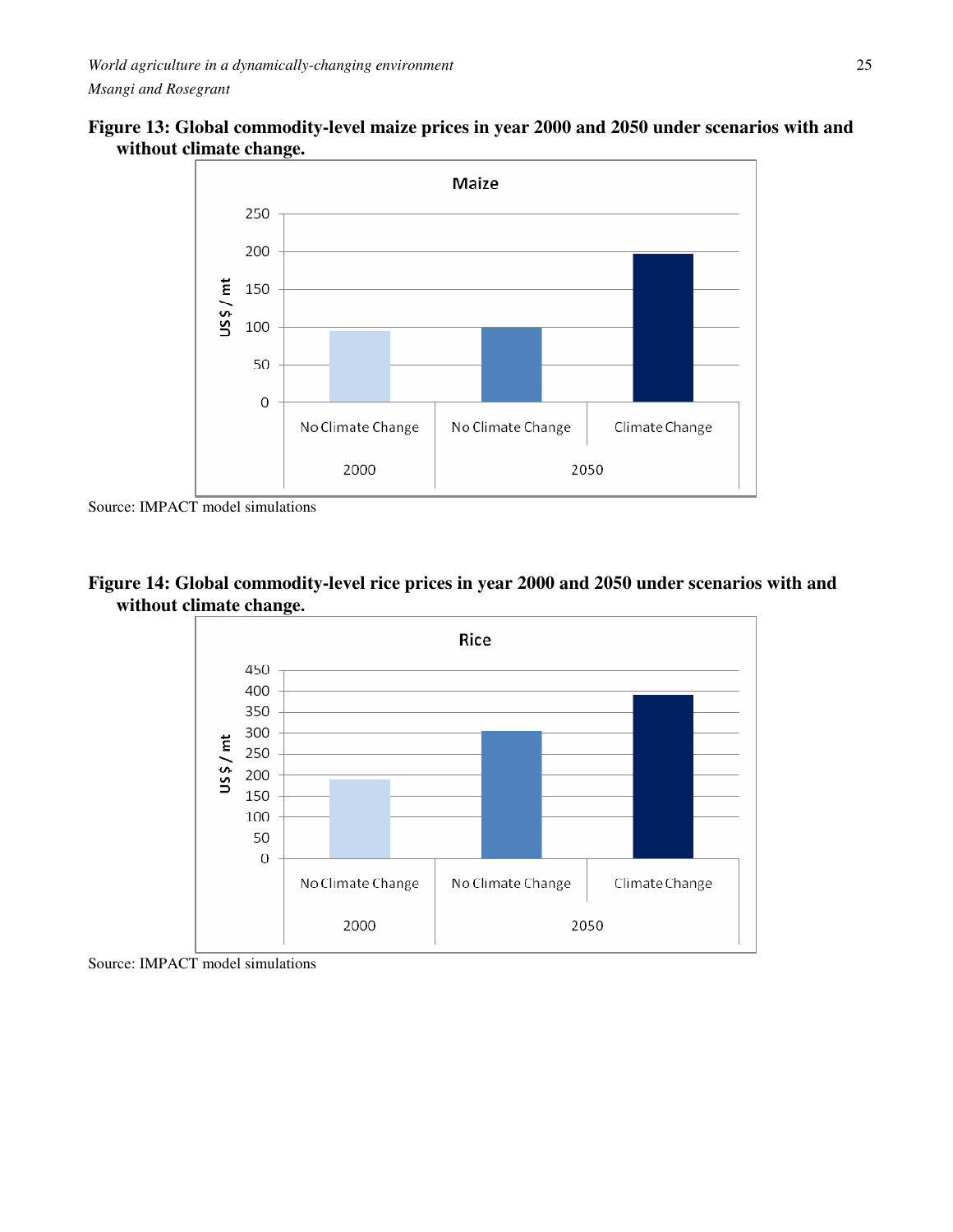



Source: IMPACT model simulations

# **Figure 16: Total number of malnourished Children in developing Asia (thousands of children, under 5 yrs of age)**



Source: IMPACT model simulations